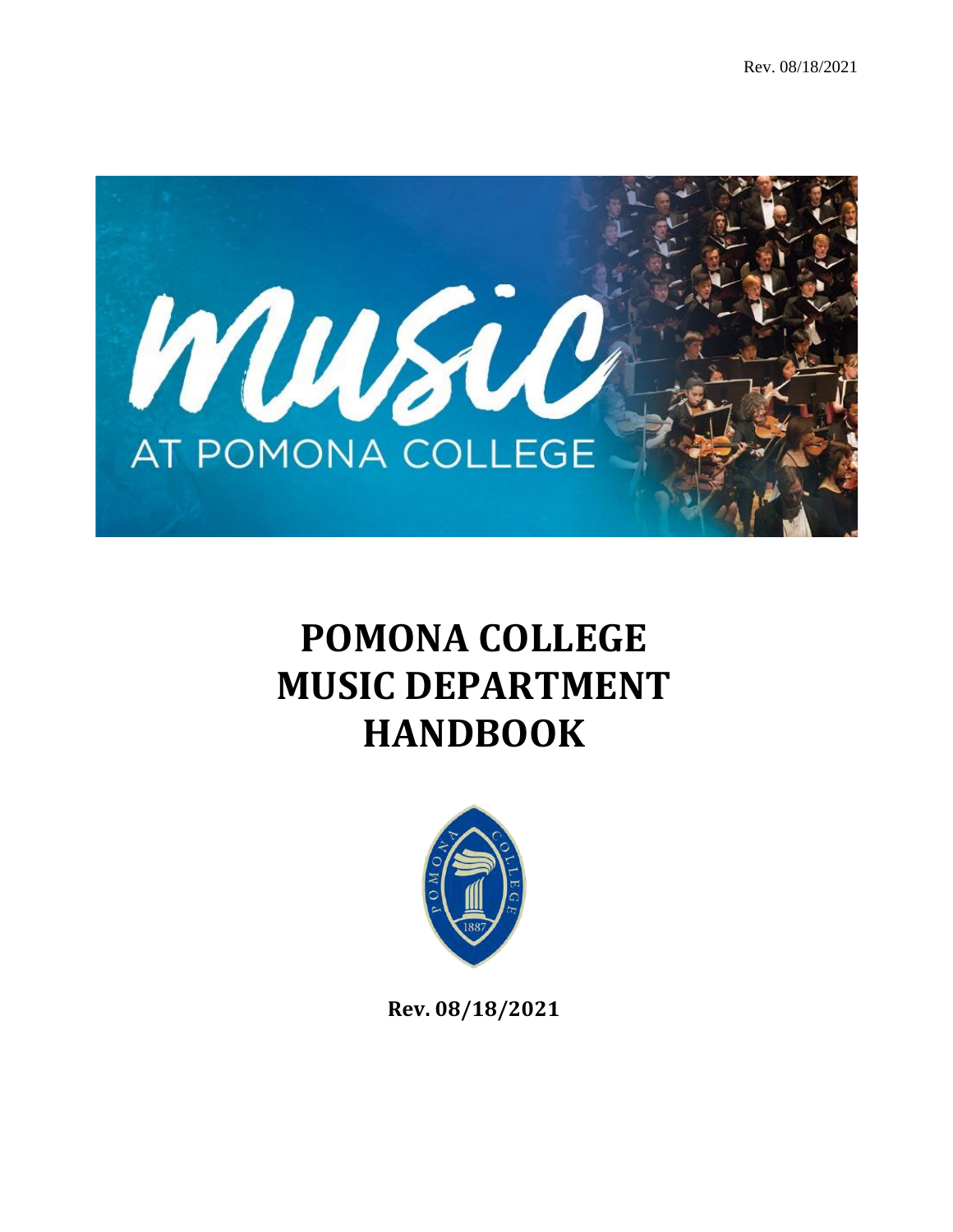# **Table of Contents**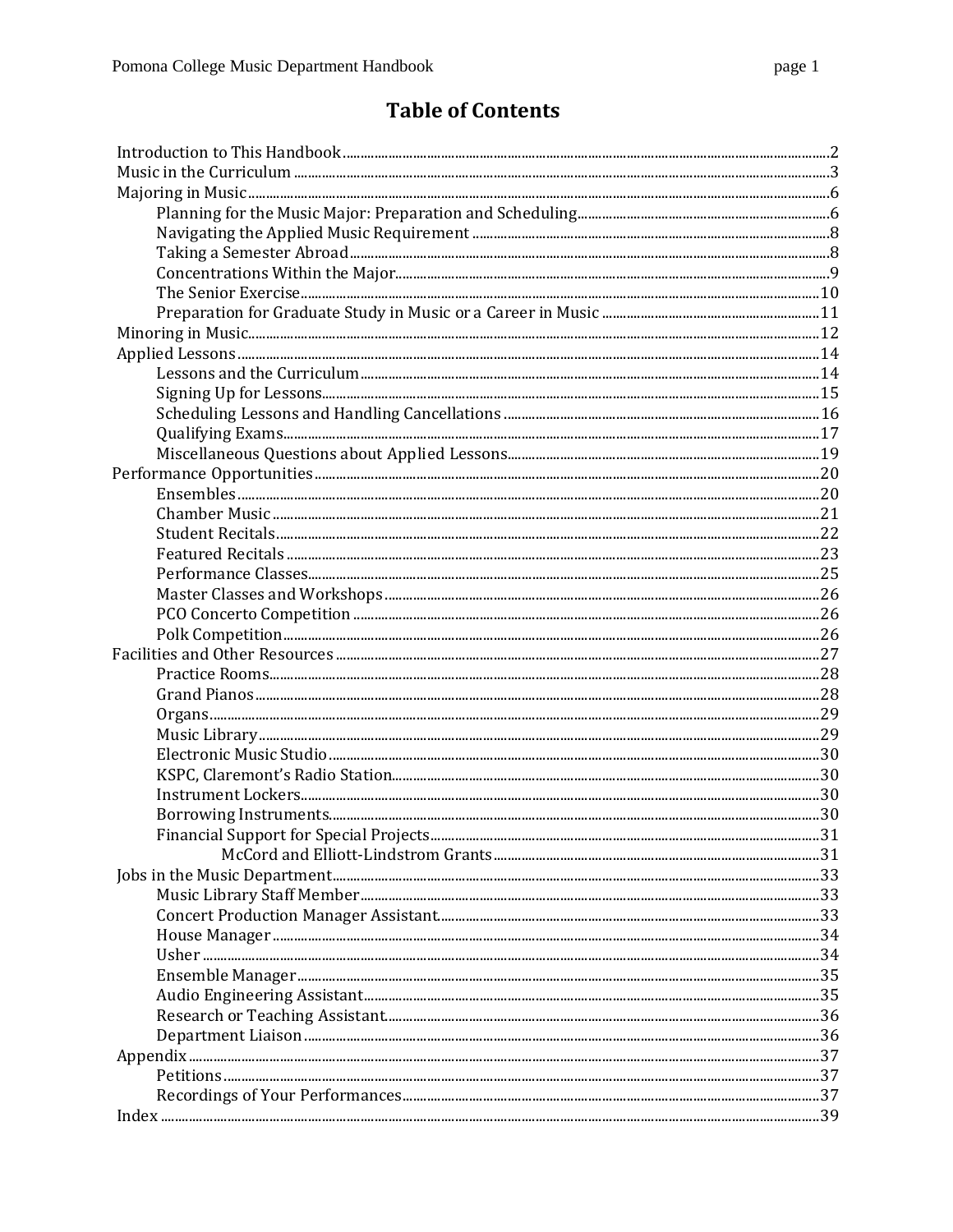# **Introduction to This Handbook**

In any given year, the [Pomona College Music Department](https://www.pomona.edu/academics/departments/music) (hereafter often abbreviated, "the Department") serves several hundred students, as many as nearly any department on campus. Course offerings in the Department are particularly diverse and varied, and the numerous policies and practices governing Department operations cannot all be provided in the Pomona College Catalog ("the Catalog").

*This handbook provides important information about your involvement in the Department.* It is your responsibility to understand and follow the policies and procedures of the Department. Identify the sections of this handbook that pertain to your participation in the Department, and read those sections carefully. If you have questions about anything in this handbook, or about any topic not covered by this handbook or the Catalog, ask a Department faculty member.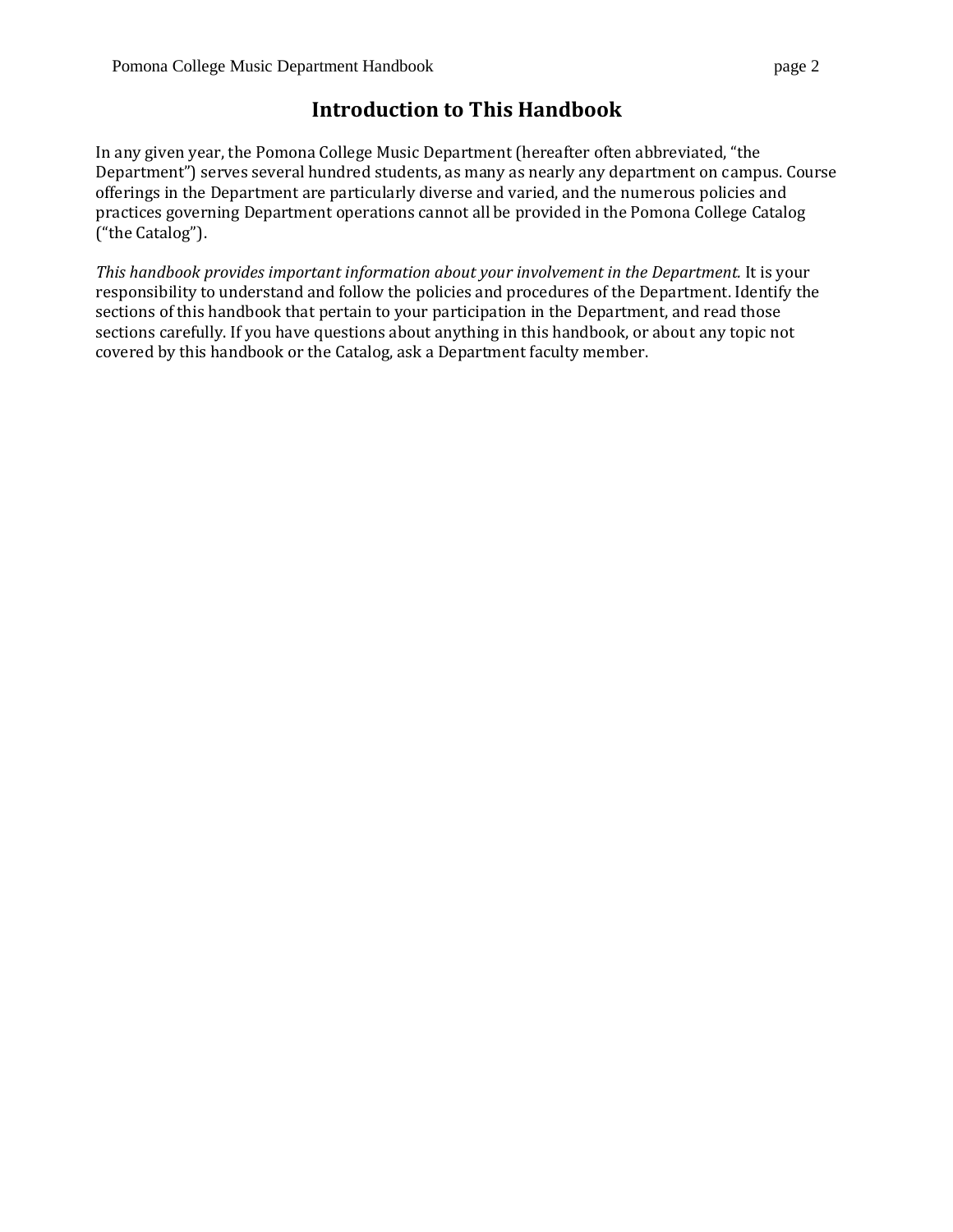# **Music in the Curriculum**

<span id="page-3-0"></span>Although some students may come to Pomona thinking of music as an "extracurricular" pursuit, Pomona recognizes music as an area of engagement with deep relevance to any student of the liberal arts. The Music Department offers instruction for students who wish to study music as one of the liberal arts, as well as for those who are seeking a professional career in musical performance, scholarship, or related fields. Courses taken in the Music Department, including lesson and ensemble courses, are fully integrated with the rest of the College curriculum, and all courses in Music earn credit that may be applied to graduation.

Students from diverse musical backgrounds are encouraged to become involved in the study and practice of music at Pomona. Courses without prerequisites are designed specifically for students who possess little or no background in academic musical study.

# *How can Music courses satisfy General Education requirements?*

All Pomona students must earn at least 1.0 course credit in each of the College's six General Education (GE) areas of study. Nearly all Music courses fulfill *either* Area 1, "Criticism, Analysis, and Contextual Study of Works of the Human Imagination," *or* Area 6, "Creation and Performance of Works of Art and Literature." (Check individual course listings for confirmation.) **A student may not fulfill** *both* **their Area 1 and Area 6 GE requirements with Music Department courses.**

## GE Area 1

Most of the Department's full-credit courses fulfill GE Area 1. These are generally theory, history and literature, and ethnomusicology courses. Satisfying Area 1 with a regular full-credit course is straightforward: complete any one course with the Area 1 designation.

## GE Area 6

Most of the Department's partial-credit courses contribute to fulfilling GE Area 6. The Area 6 requirement may be satisfied either by amassing (at least) 1.0 credit in Instruction in Applied Music ("lessons"), or by amassing (at least) 1.0 credit in Performance Ensembles.

To satisfy Area 6 with Instruction in Applied Music, you must earn the equivalent of 1.0 credit through lessons on a *single* instrument.<sup>1</sup> Lower-level and/or shorter lessons courses MUS 6, MUS 7, MUS 10, MUS 15, and MUS 20 each award 0.25 credit per semester. The upper-level MUS 100 awards 0.5 per semester. *For students taking four semesters of 0.25-credit lessons, a Qualifying Exam, administered by the Department at the beginning and end of each semester, must be taken by the end of the fourth semester of lessons.* Detailed information about lessons may be found under **Applied Lessons** starting on page 14.

To satisfy Area 6 with Performance Ensembles, which earn 0.5 per semester, you must be in the same ensemble for at least two consecutive semesters. An exception to this concerns ensembles numbered MUS 41 and MUS 42, any two of which may be combined and/or taken nonconsecutively.

## *Can I mix and match lessons and ensembles to satisfy Area 6?*

No. You must earn the equivalent of 1.0 credit exclusively through *either* lessons *or* ensembles. You may and are encouraged to, however, be enrolled in ensembles and lessons simultaneously.

<sup>1</sup> "Instrument" includes voice.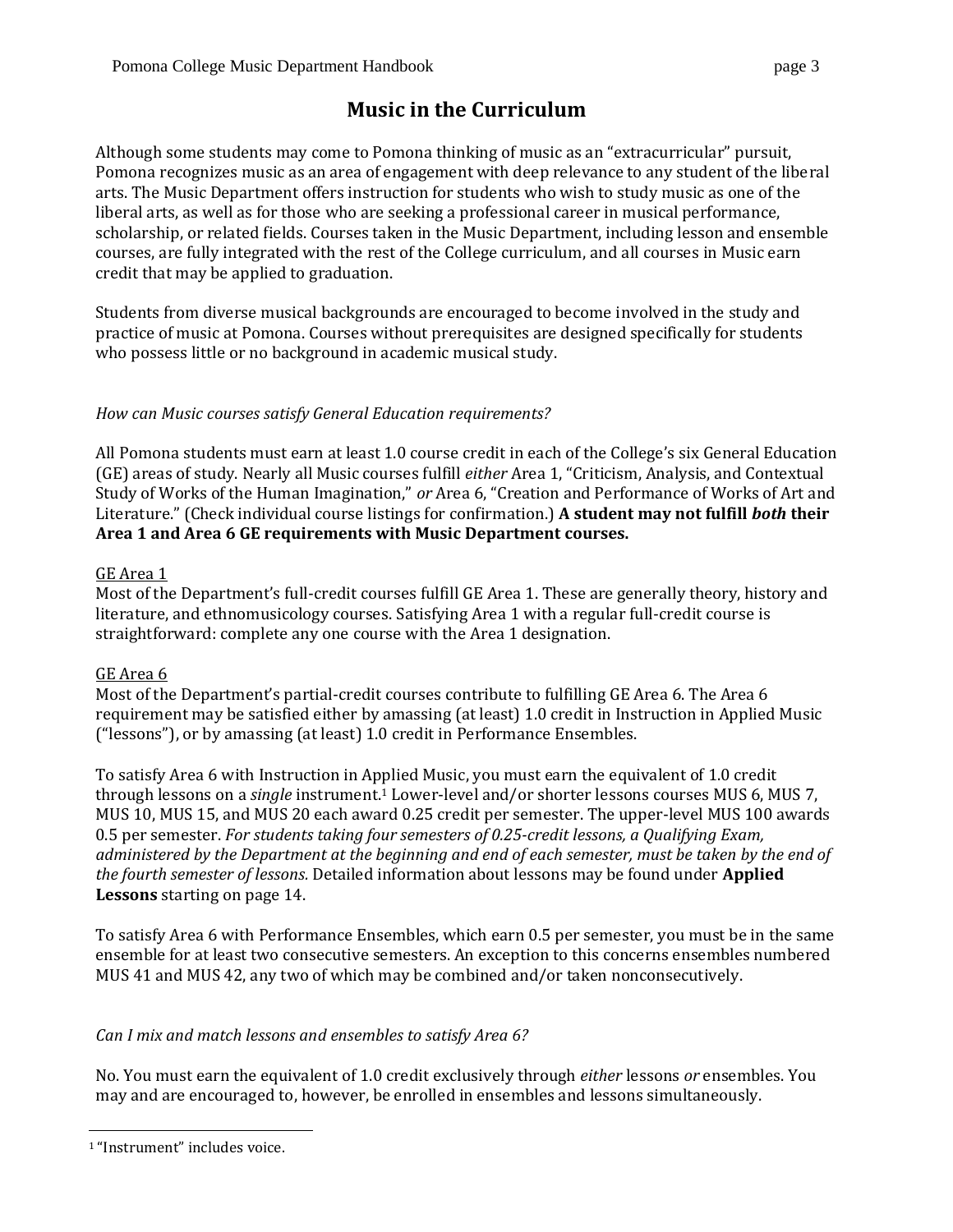No. You may enroll in lessons on two different instruments simultaneously, but you must earn 1.0 credit on a single instrument to satisfy Area 6 through lessons.

# *How do lessons and ensembles fit into my course load?*

In addition to the normal course load (four courses for first-semester students, five courses for all others in good standing), students of any class year in good academic standing may *also* enroll for the following combinations of partial-credit courses in Music, Dance, and/or Physical Education:

- up to one full credit of 0.5- or 0.25-credit courses, or
- two 0.5-credit courses plus one 0.25-credit course

For example, the following course load would be permitted for a first-semester student:

- four regular full-credit courses
- one ensemble course (0.5 credit)
- MUS 10 on piano (Level I lessons, 0.25 credit)
- MUS 10 on voice (Level I lessons, 0.25 credit)

as would the following:

- four regular full-credit courses
- one ensemble course (0.5 credit)
- MUS 100 (Level II lessons, 0.5 credit)
- a Physical Education course (0.25 credit)

If you are concerned about your course load, lessons and ensembles may be combined to earn one course credit. For example,

- three regular full-credit courses
- one ensemble course (0.5 credit)
- MUS 100 (Level II lessons, 0.5 credit)

For clarification of these rules, you may ask any faculty member in the Music Department.

# *Will I be able to play a sport while participating in a music ensemble?*

Music ensembles are academic courses and attendance is considered mandatory. Some athletics coaches provide flexibility in order to accommodate students who want to do both. Check with your coach to identify conflicts.

# *How many applied music or ensemble courses count toward graduation?*

An unlimited number of credits through applied lessons, whether in quarter-credits or half-credits, may be applied to graduation. For ensembles, the maximum is two credits (the equivalent of four semesters) for any given ensemble; additional semesters of participation will be noted on your transcript without additional credit.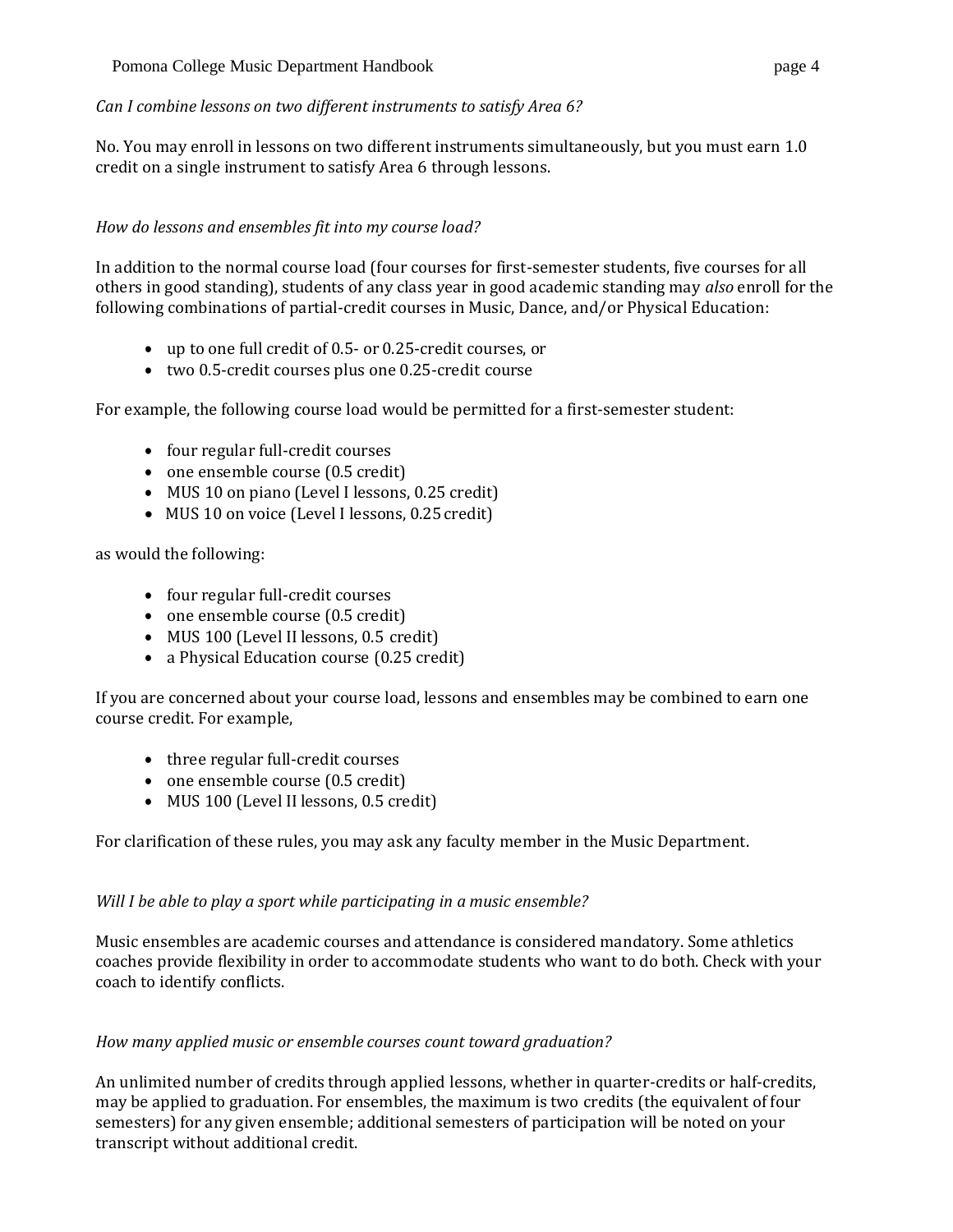#### *Which music theory course is appropriate for me to start with?*

The Pomona music theory sequence begins with MUS 4 (Materials of Music), which is accessible to students with little or no prior music theory study. The sequence continues with MUS 80 (Theory I), appropriate to students having significant prior study.

To find which course is appropriate to you, the Department offers a placement test.

To reach the placement test,

- Login to Sakai (the Claremont Collaborative Learning Environment) using your Pomona (or other Claremont College) username and password.
- Select "Home."
- Select "Membership."
- Click "Joinable Sites."
- You will see "POMusicTheoryPlaceme" in the list of worksites; search for "Music" if you have difficulty finding it. [Note: "POMusicTheoryPlaceme" has no "nt" at the end.]
- Click on the POMusicTheoryPlaceme worksite and join it.
- You will now have a Sakai tab labeled "POMusicTheoryPlaceme." Open it and follow the remaining directions.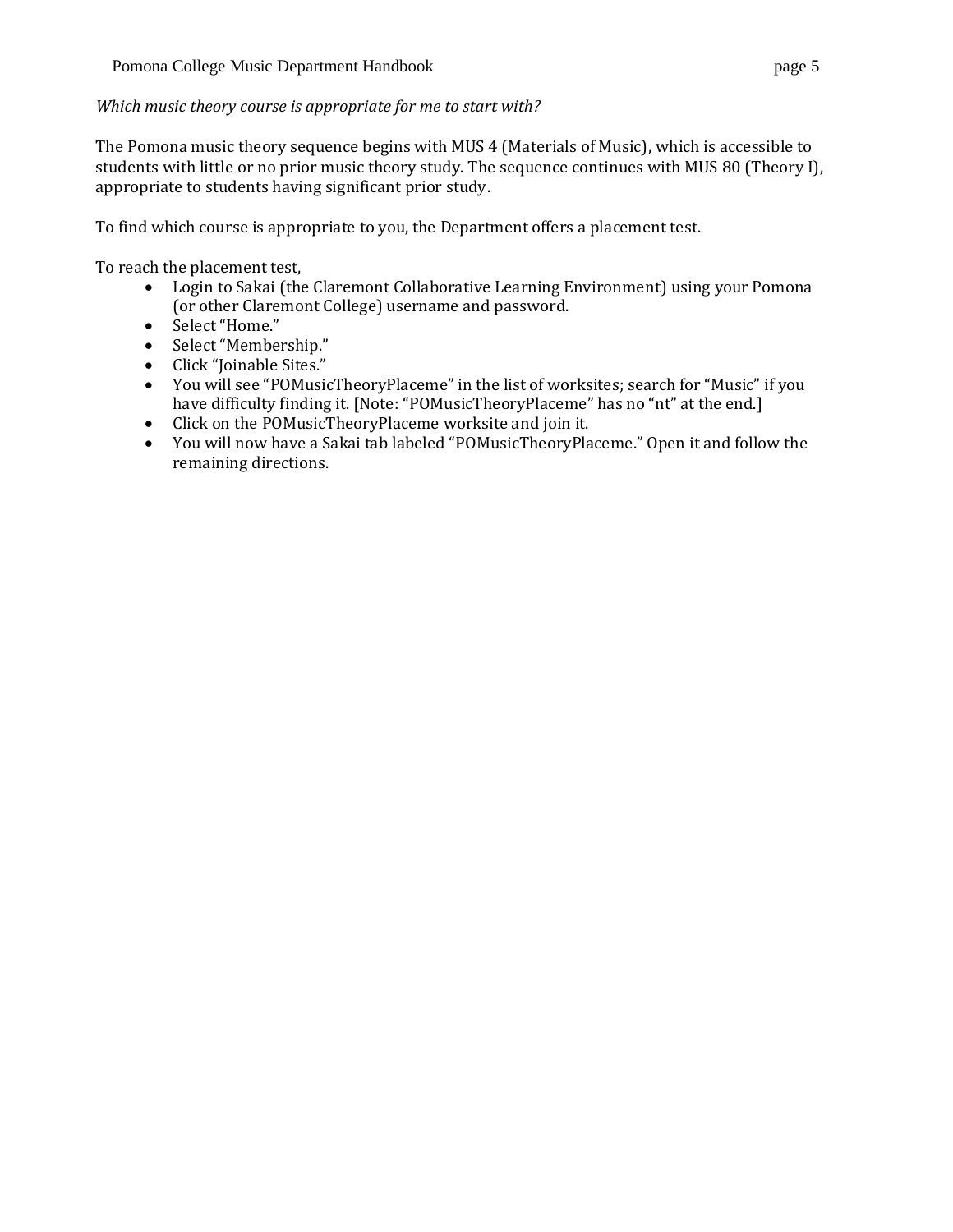# **Majoring in Music**

<span id="page-6-0"></span>Students majoring in Music are expected to integrate their studies in performance, theory and musicianship, history, and ethnomusicology. They should gain basic technical and conceptual competence on an instrument or with the voice, a condensed and selective knowledge of music literature, the ability to integrate musical knowledge and skills, sensitivity to Western and non-Western musical styles, and an insight into the role of music in intellectual and cultural life. Students completing the Music major acquire the necessary background to continue music studies at the graduate level.

By the end of their studies in the Music Department, students:

- Develop the ability to hear, identify and work conceptually with elements of music such as rhythm, melody, harmony, timbre, texture and form
- Develop an understanding of and the ability to read and realize musical notation
- Develop an understanding of compositional processes, aesthetic properties of style, and the ways they shape and are shaped by artistic and cultural forces
- Develop knowledge of a wide selection of musical literature and its associated eras, genres and cultural sources
- Refine the ability to develop and defend musical judgments
- Learn to interpret, analyze and perform a variety of musical styles

These goals are pursued through making, listening to and studying music. Instruction in a performing medium, participation in ensembles, and public performance are vital to the Music major's experience.

Requirements for majoring in Music are given in the Catalog. Depending on the length of applied lessons taken, the major requirements will total between 12 and 13.5 credits. Except for courses restricted to CR/NC grading, the student must receive a grade of C or higher to be counted toward the major. It is possible to combine this basic major with one from another department or program to create a double major. In any case, students are encouraged to take additional courses offered by the Department.

If you are thinking of being a Music major, or have already declared yourself to be one, there are several considerations, following, that you should be sure to think about.

# <span id="page-6-1"></span>**Planning for the Music Major: Preparation and Scheduling**

Like most majors on campus, Music requires some degree of planning and preparation. You should not decide at the beginning of your junior year that you want to be a Music major, unless you have already taken steps toward ensuring that you can complete all of the major requirements.

If you are thinking of being a Music major, ask a member of the Department's full-time faculty to serve as your advisor. You should do this even if you would like to keep your Liberal Arts Advisor for the official business of signing forms and so on. Your Music Department advisor, formally or informally, can make sure that your progress in the major is on track and help you select upperdivision electives that will be of particular value to you.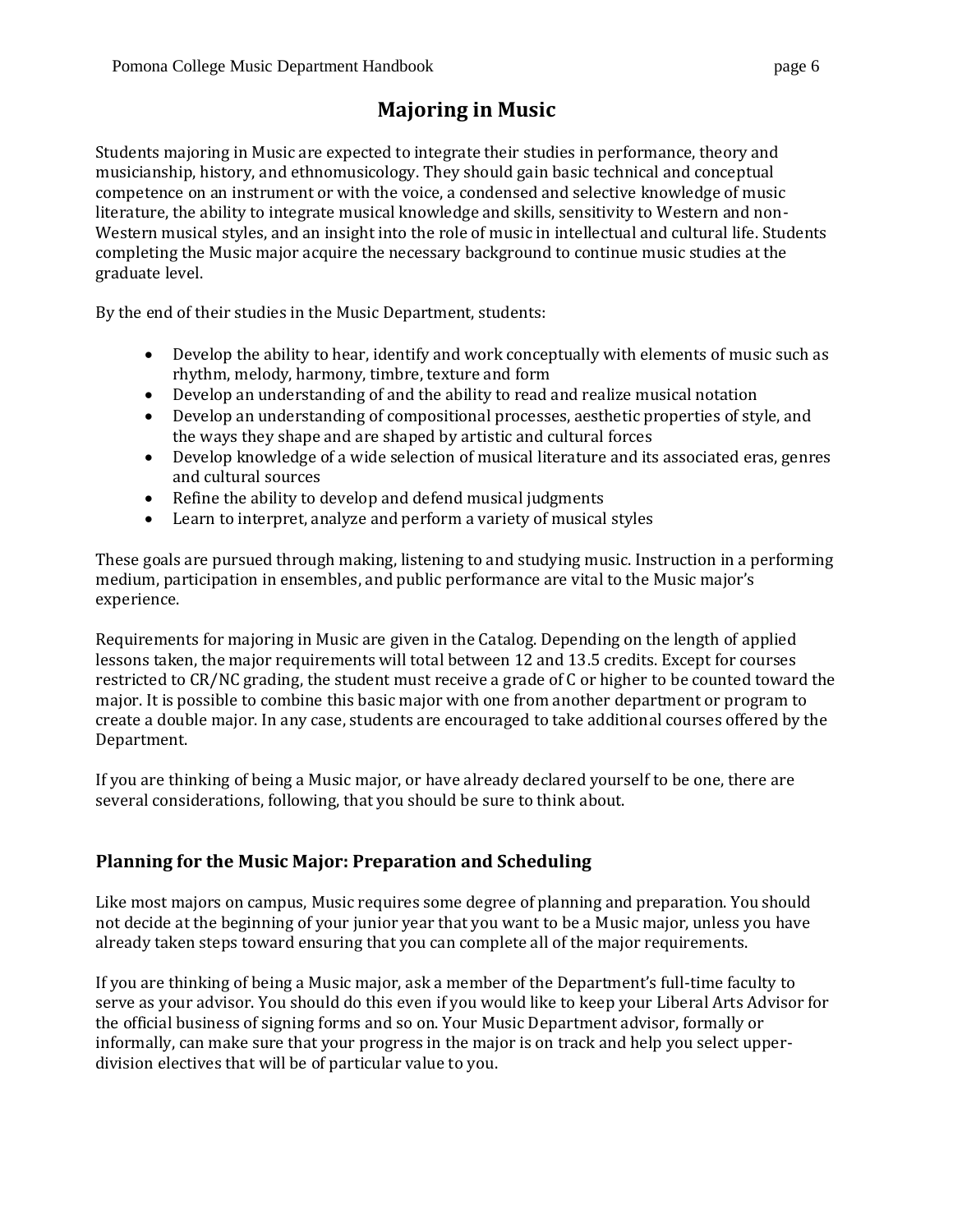#### Pomona College Music Department Handbook page 7

#### *I've never studied any music before. Can I be a Music major?*

Yes, but it will require a substantial commitment. Just as someone would find it difficult to major in Mathematics without prior study of the subject, majoring in Music with no background in music presents a stiff challenge. It might be more feasible to pursue a Music minor instead; see page 12.

If you want to attempt the major but you have very little or no experience, you should take MUS 4 (Materials of Music) as soon as possible and identify an instrument that you would like to spend a lot of time practicing. Find a full-time faculty advisor in the Music Department immediately (in addition to your assigned Liberal Arts Advisor) and make sure that you have a clear plan of attack to satisfy the major requirements.

## *What courses are recommended in the early stages of the major?*

Prospective Music majors should begin satisfying the major requirements as soon as possible, ideally in the first year. Good courses to start with are Music 51 (Engaging Music), Music 80 (Music Theory I), applied lessons, and ensembles.

It is possible to start the major in the second year, although this will require careful planning, especially if you plan to study abroad. If you have taken few or no Music courses before your second year, reach out to Music faculty. They will be happy to help guide you on your course plan.

# *Do some courses for the Music major need to be taken in a particular order?*

Yes, particularly those in the theory sequence. The normal sequence for the theory courses in the major is

- MUS 80 (Music Theory I, with lab, offered each semester)<sup>2</sup>
- MUS 81 (Music Theory II, with lab, offered in the Fall)
- MUS 82 (Music Theory III, with lab, offered in the Spring)
- MUS 184 (Twentieth-Century Music History and Theory, with lab, offered in the Fall)

Also, MUS 51 and MUS 80 are prerequisites for the upper-level seminars in history and literature (MUS 121 and 122). MUS 81 is also recommended as a prerequisite for MUS 122.

# *A course I need to take does not fit easily into my schedule. Can I take a similar course at Scripps College?*

Generally not because courses that seem similar at Scripps College often do not cover the same material as their apparent Pomona counterparts. If you believe that you have identified an exceptional case, talk with your advisor about **petitioning** (see page 37) the Pomona Music Department for a modification in your degree requirements. **Do not wait until after you have taken the course.** Retroactive petitions to count courses taken at Scripps as part of the Pomona Music major are rarely approved.

<span id="page-7-0"></span><sup>2</sup> In rare cases, and with permission of the Department, MUS 80 may be satisfied by examination, without credit.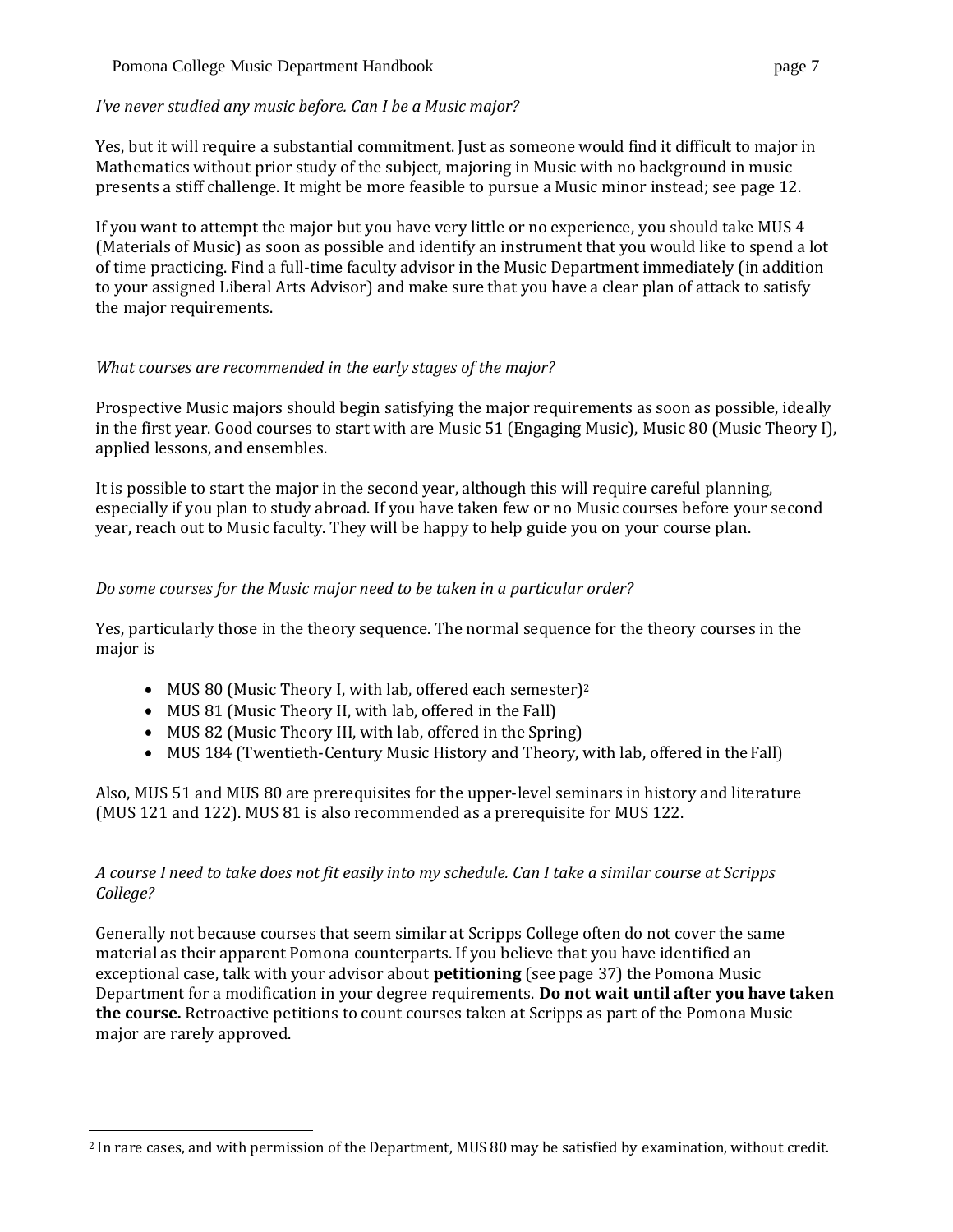# **Navigating the Applied Music Requirement**

All Music majors must take at least four semesters of hour-long lessons (MUS 100 and/or MUS 15).<sup>3</sup> These four semesters *must all be on the same instrument,* and thus cannot be taken simultaneously. ("The same instrument" can include instruments that are very closely related, such as multiple percussion instruments, flute and piccolo, or guitar and vihuela.) In other words, to be a Music major, you must be in hour-long lessons for at least four *different* semesters during your Pomona career.

# *How soon must I pass the Qualifying Exam?*

You must plan accordingly to ensure you have time to pass into and complete four semesters of hourlong applied lessons, usually at Level II (MUS 100). For example, if you are planning to take a semester abroad during your junior year, you must pass the **Qualifying Exam** (page 17) by the *beginning* of the second semester of your sophomore year. This will leave you with four semesters to satisfy the requirement for hour-long lessons: the second semester of your sophomore year, the semester of your junior year that you will be at Pomona, and the two semesters of your senior year.

If you are not planning to take a semester abroad, you may wait until the beginning of your junior year to pass the Qualifying Exam. However, if you are not able to pass the Qualifying Exam at this point and thus have only two years left at Pomona, it will be too late to find another major that is satisfactory to you.

# *Do I have to be good at my instrument to be a Music major?*

You will need to be a fairly accomplished performer to be a Music major. Pomona is not a conservatory, and the Department understands that few of its majors will pursue careers as professional performers. Nonetheless, performance is an important aspect of musical study, and the faculty believe that it is appropriate to require Music majors to have reasonable experience and accomplishment as performers.

## *What if I can't decide which of several instruments that I study is my favorite?*

As stated above, Music majors must take four semesters of hour-long lessons on the same instrument. You may continue studying more than one instrument during your Pomona career, but it is a good idea to make sure that you secure hour-long lessons on at least one as quickly as possible. If you later decide that you are more interested in your second instrument, you can still satisfy the requirement on your first instrument.

# <span id="page-8-0"></span>**Taking a Semester Abroad**

*I'm planning to take a semester abroad, and a course I need to take is offered only during that semester. What do I do?*

 $3A$  student will be allowed to take MUS 15 (hour-long lessons at Level I) to fulfill this requirement only in rare cases and with permission of the Department when it is not possible to complete four semesters of MUS 100 (hour-long lessons at Level II). The expectation for majors enrolled in MUS 15 is that they will pass into Level II lessons as soon as possible.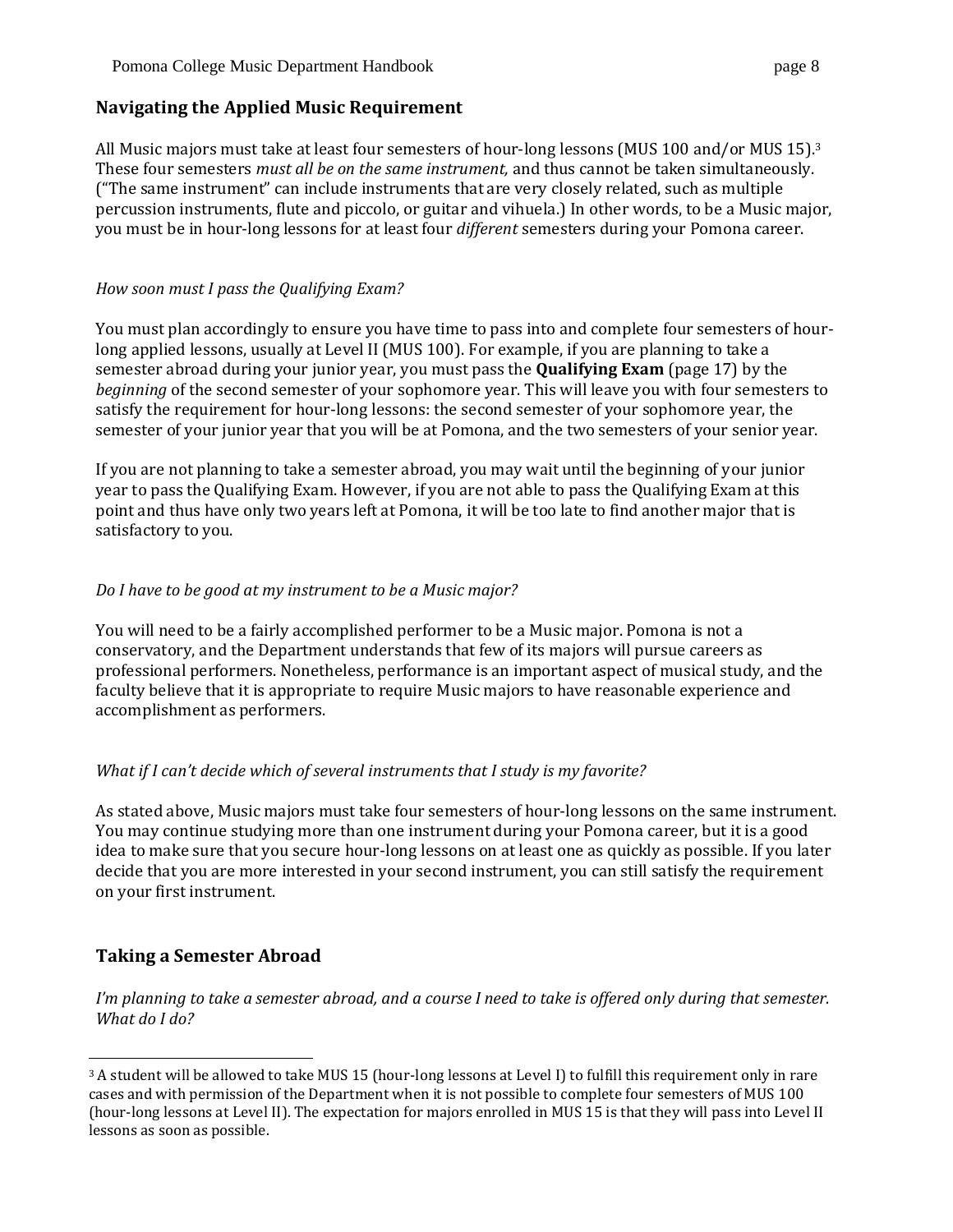If you are not able to plan ahead, you may need to reconsider your study abroad plans. In general, course offerings cannot be adjusted to meet the needs of individual students, and faculty are usually unable to offer independent study courses simply in order to accommodate a student's semester abroad.

## *Can I satisfy a degree requirement with a course taken while I'm abroad?*

Sometimes, depending on how well the course overlaps with the course at Pomona. In advance of taking the course, get as much information as you can about it, and contact the Pomona instructor who teaches the similar course. The Pomona instructor may recommend that you **petition** (see page 37) the Department for a modification of your degree requirements.

The Department may *provisionally* accept the course as part of your Music major, subject to the opportunity to review your course materials. If this happens, *make sure to save everything from the course.* This includes the syllabus, handouts, a record of the assignments you completed, copies of any papers or large projects you wrote for the course, and all exams.

*Do not wait until after you have returned from your semester abroad* to bring the subject up with the Music Department. Requests to count courses taken abroad as part of the Pomona Music major, in situations that the faculty did not know about in advance, are rarely approved.

Note that satisfying a *degree requirement* is not necessarily the same as receiving *course credit*  through the Registrar's Office. The Registrar's Office will make its decision whether or not to award course credit, based on its own criteria, after you have returned from your program abroad. You may receive credit for a course even though the Department will not apply the course to the Music major. In such a case, the course would count only toward your overall graduation requirements.

## *Will the Department pay for private lessons while I study abroad?*

Usually not. If taking lessons during your semester abroad will impose a significant financial hardship, you may **petition** (see page 37) the Department to request financial support.

# <span id="page-9-0"></span>**Concentrations Within the Major**

Studying music often leads to a high degree of specialization. Depending on what field of music you are most interested in, the topic of specialization will vary. An aspiring band conductor will probably pursue a different body of knowledge from that of a budding ethnomusicologist.

*Do I have to do a concentration?*

No.

*Will my transcript show that I satisfied the concentration?*

No.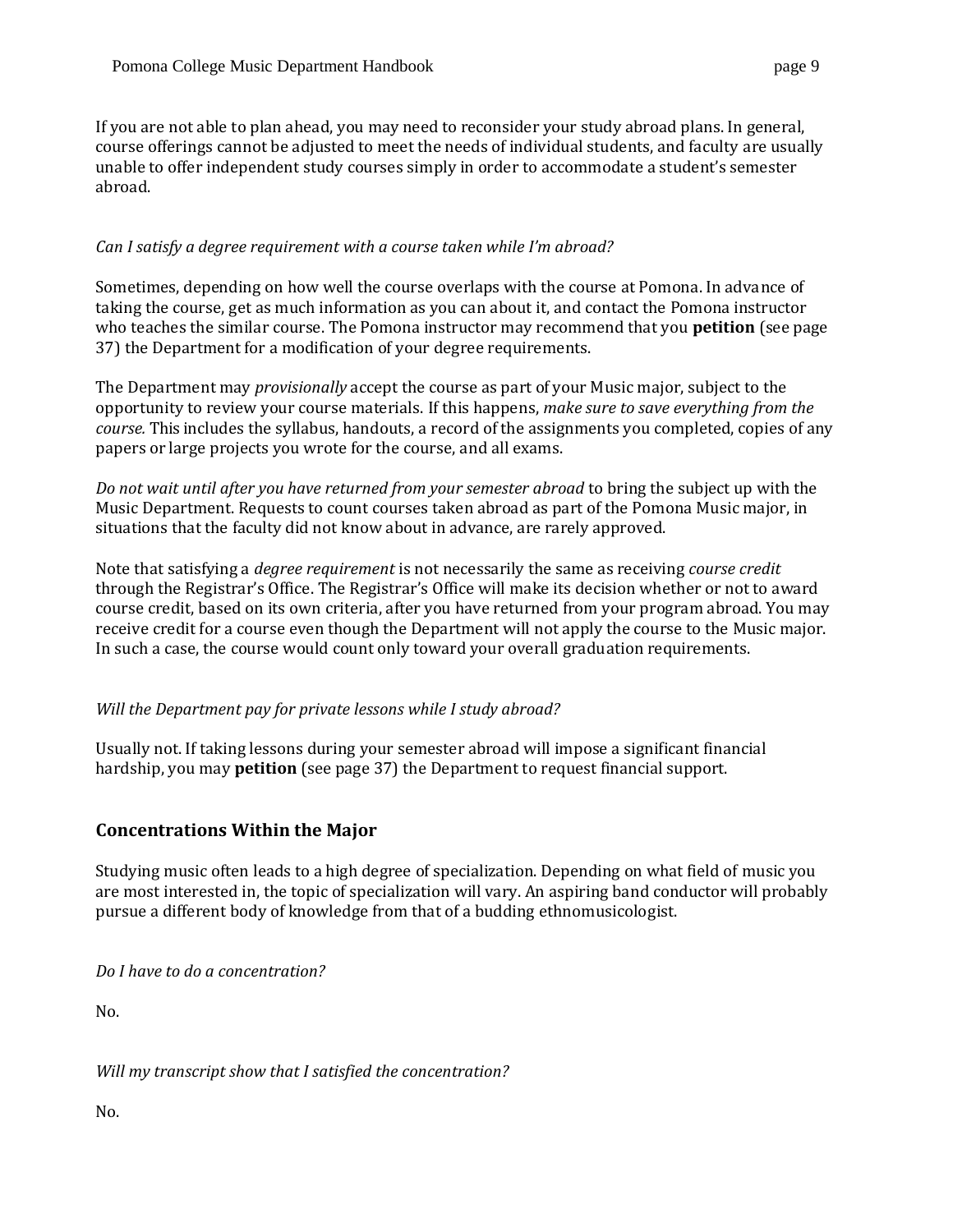# *Do I need to tell anyone if I want to do a concentration?*

Yes. If you intend to complete a concentration, you must discuss a proposal with an advisor who is a member of the full-time Music faculty to make sure that you will satisfy all of the requirements. This conversation should take place no later than the end of the fall semester of the junior year.

# <span id="page-10-0"></span>**The Senior Exercise**

The Senior Exercise is comprised of two parts: The Senior Colloquium and a Senior Project.

# Senior Colloquium (MUS 190)

Music majors are required to take MUS 190 (Senior Colloquium) in the Fall semester of the senior year. MUS 190 is either followed by or taken concurrently with MUS 192 (Senior Project, see below).

The grade for MUS 190, typically CR, is awarded by the coordinator of the Senior Colloquium. Work in MUS 190 includes a paper that, regardless what kind of Senior Project you're doing, will be evaluated in assigning the grade for MUS 192. The absence of a paper could be considered grounds for a grade of No Credit (NC) in MUS 190.

# Senior Project (MUS 192)

Music majors will complete a Senior Project, taken as MUS 192. It typically consists of one or more compositions, a recital, or a lengthy research paper. You should take MUS 192 in the semester that your project will be completed.

MUS 192 is taken for 0.5 credit if:

- you are doing a research paper or a hybrid project of normal scope, or
- you are doing a performance recital, in which case MUS 192 (0.5) will pair with MUS 100 (0.5) to add up to 1.0 credit total.

MUS 192 is taken for 1.0 credit if:

- you are pursuing a concentration in composition, history, ethnomusicology, or theory (involving writing compositions or a senior thesis) or
- you have been approved for a hybrid project of large scope.

MUS 192 must include some form of evaluated public presentation. Further, all seniors will be doing written work as part of their Senior Project. Students presenting a recital should expect to write program notes; these notes can be derived from work done for the MUS 190 paper, but are in addition to it, not a substitute for it. Students writing a larger paper for a concentration in theory, musicology, or ethnomusicology should consider the paper written for MUS 190 a preliminary form of the Senior Project paper, which will then be revised and/or expanded upon as the work for MUS 192.

*If your senior project will be a recital,* read carefully the information under **featured recitals** (page 23).

# *How should I plan for and execute the Senior Exercise?*

Organization for the Senior Exercise begins during your junior year. Junior Music majors are prompted to submit a proposal for their project, due in April, to be evaluated by the full-time Music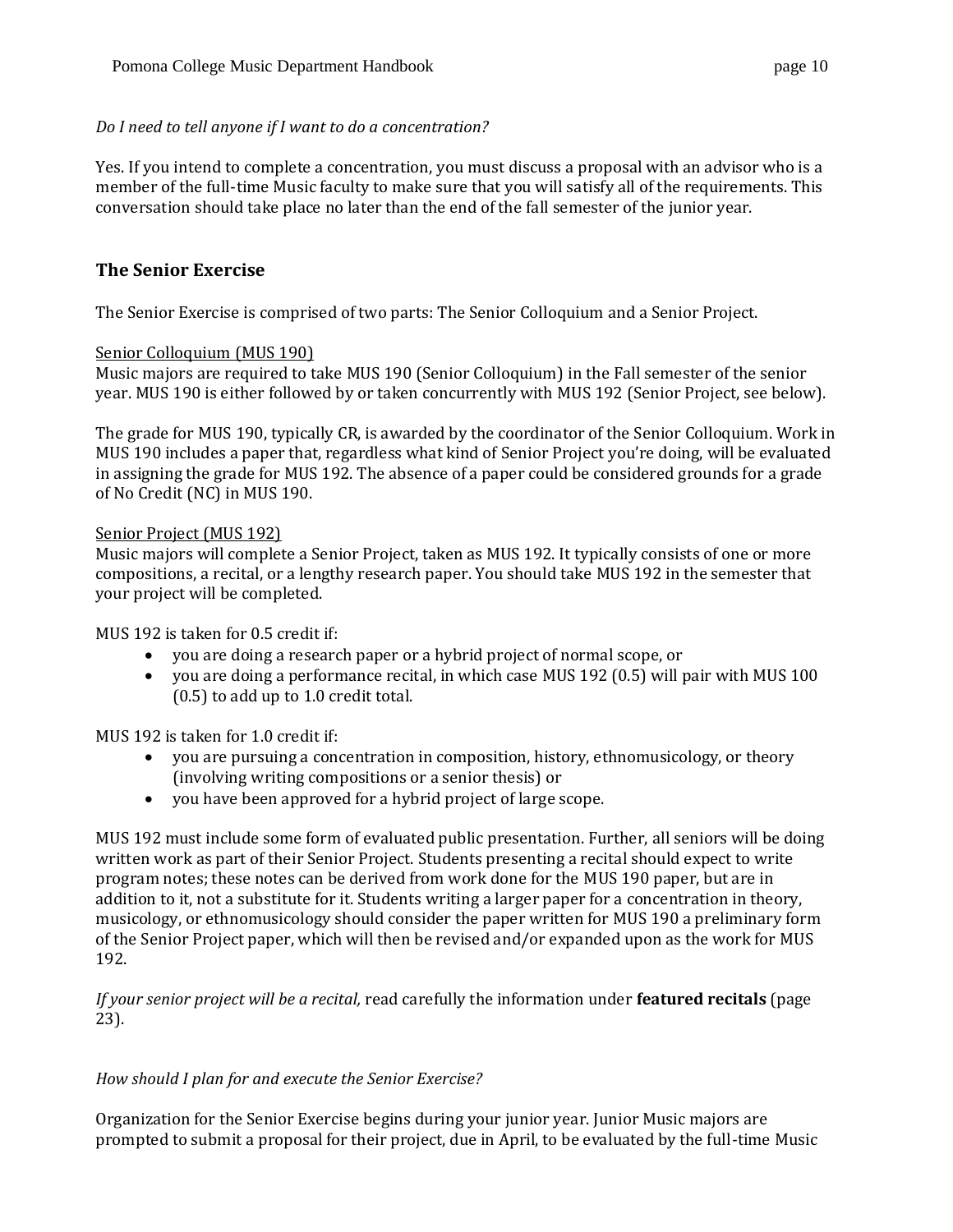faculty.

Each student must have a full-time Music faculty advisor for MUS 192, and this advisor will be assigned to the student by the end of the junior year. From that point, the advisor and student will work together to establish the scope and nature of the Senior Project. Rising seniors can then expect to begin the groundwork for their projects during the Summer.

Each student and their advisor are expected to maintain regular contact throughout the senior year until the Senior Project is completed. Both parties will work together to establish a timeline for preparation, including regular meetings and due dates for stages of the project.

# *How will my Senior Exercise be evaluated?*

As soon as possible after the public presentation of the Senior Project, the full-time Music faculty will meet to discuss the grade for MUS 192. (In the event of a Fall recital, the faculty will wait until the end of the Fall semester so as to include the finished paper for MUS 190.) Faculty will evaluate all of the component parts of MUS 192, including the public presentation, program notes (as required), and the paper that was written for MUS 190.

At the end of your senior year, the Department will inform the Registrar's Office whether you have passed the degree requirements "with distinction," which is a type of academic honor. The Department will consider both your work in MUS 190 and your Senior Project when making this decision.

# <span id="page-11-0"></span>**Preparation for Graduate Study in Music or a Career in Music**

Music is a demanding, highly competitive field. Compiling a high grade-point average and otherwise excelling as an undergraduate is not necessarily sufficient to ensure later success. While the Department establishes its degree requirements so as to provide Music majors with as thorough an undergraduate education as possible, additional work may be necessary in order to succeed in music beyond Pomona.

If you will be continuing to pursue music after your undergraduate career, *have a candid discussion with your advisor* about what you will need in the future. Your advisor will be able to help you strengthen your undergraduate experience even further, according to your needs. Examples of supplemental work include participation in summer music festivals, summer research projects, greater familiarization with repertoire, developing keyboard skills, or advanced musicianship training. While this work generally will not award additional academic credit, it can be extremely valuable to you as you prepare to go on in music. Students considering research disciplines within music, such as theory, musicology, or ethnomusicology, are encouraged to acquaint themselves with the research interests of the Department's faculty in those fields. Reading and/or pronunciation facility with languages other than English (e.g., German, French) is often expected for graduate work in these fields, depending upon the area of specialization.

Finally, Music majors are strongly encouraged to attend as many campus concerts as possible, whether those concerts are presented by fellow students, faculty, or outside artists. The experience of listening to performed music live provides crucial curricular enrichment that cannot be matched in the classroom. Additionally, attending concerts of colleagues is a good way to demonstrate your interest in what they are doing.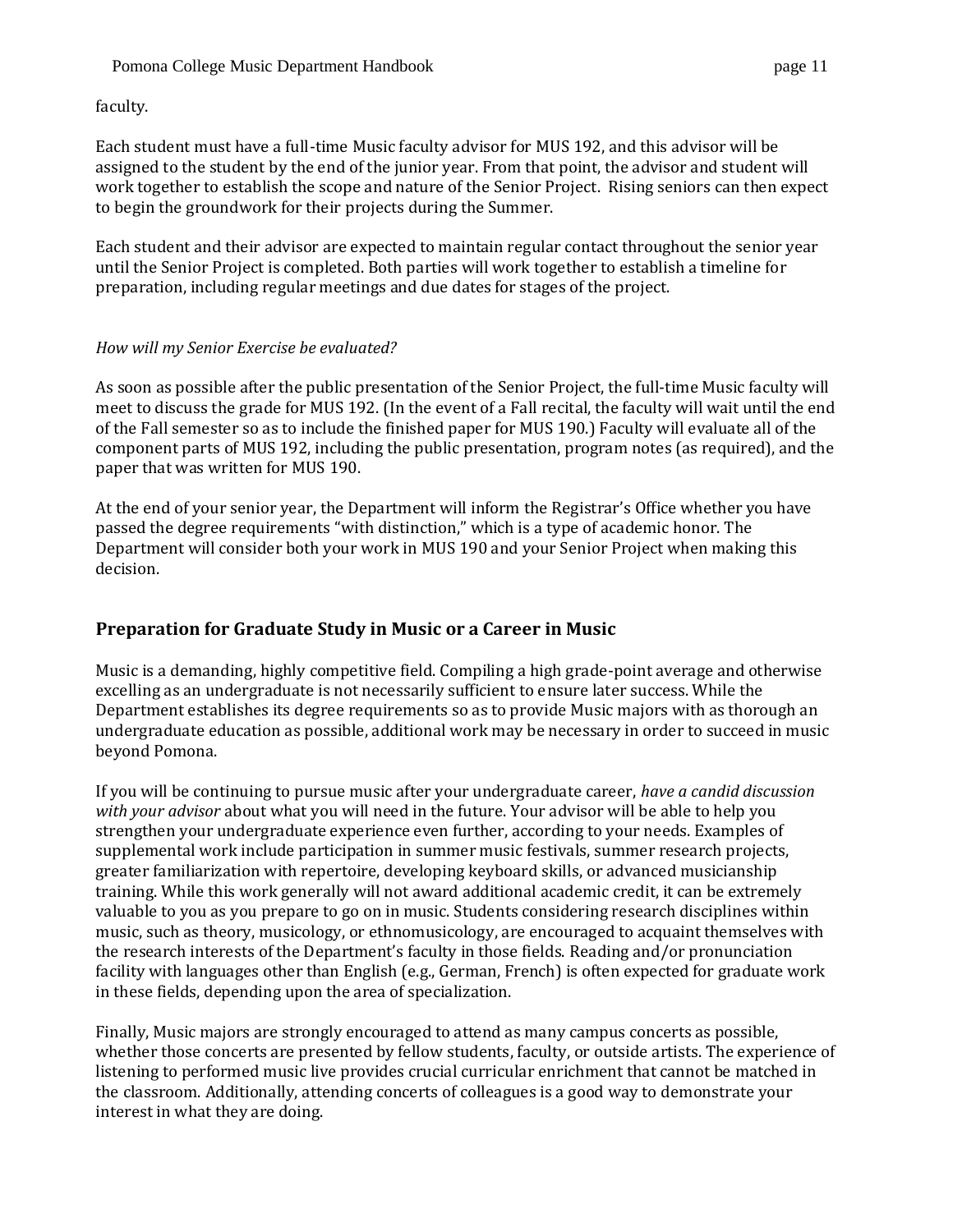# **Minoring in Music**

<span id="page-12-0"></span>The Music minor is designed to give students a broad view of various specialties within the field. It is structured to develop intellectual and technical skills and broad musical awareness, so that students will be available to evaluate received wisdom, uncover new facts and valid original insights, and, of course, make music. Music minors are required to gain competence in the various interrelated subfields of music represented at Pomona. Courses in music history teach the skills involved in historically-based research, analysis, and musical criticism. Courses in music theory teach the basic skills of composition, and the ability to read, aurally imagine, and analyze musical scores. Courses in ethnomusicology emphasize the understanding of music as a component of culture. Courses in applied music (lessons and ensembles) develop the musical judgment required in the intellectual study of music.

# *Do I need a minor to graduate?*

No. Minors are optional.

# *How is earning a Music minor different from earning a Music major?*

Not only are fewer courses required, but also fewer specific courses are mandated for the minor. Instead, students choose courses from broad categories.

## *Who can minor in Music?*

Because few specific courses are required, students of all experience can pursue a Music minor.

If you currently possess no background in music studies, the minor may be a good match for you, while the major would be a formidable challenge. You may start out with courses at the introductory level. Even if you have no experience as a performer, fulfilling the ensemble requirement through an ensemble open to beginners, such as the Balinese Gamelan, can be very rewarding and educational.

At the other end of the spectrum, a student with extensive musical background could fulfill the minor through courses designed for Music majors. Through careful course selection, such a student might be able to use his or her work as a Music minor as a stepping stone to a career in music.

## *What are the course requirements for the minor?*

Requirements total eight to nine course credits, with the following distribution:

- 4 semesters of applied lessons, totaling at least 1.0 credit
- 4 semesters of ensemble courses, totaling 2.0 credits
- 2 courses in history and literature
- 2 courses in theory, at least one of which must have a musicianship lab (MUS 80 or 81)
- 1 course in ethnomusicology

The applied study requirement must be satisfied on a single instrument. If you spend only one or two semesters on any given instrument, you won't get very good at it, and the idea is to develop at least intermediate proficiency on your instrument of choice.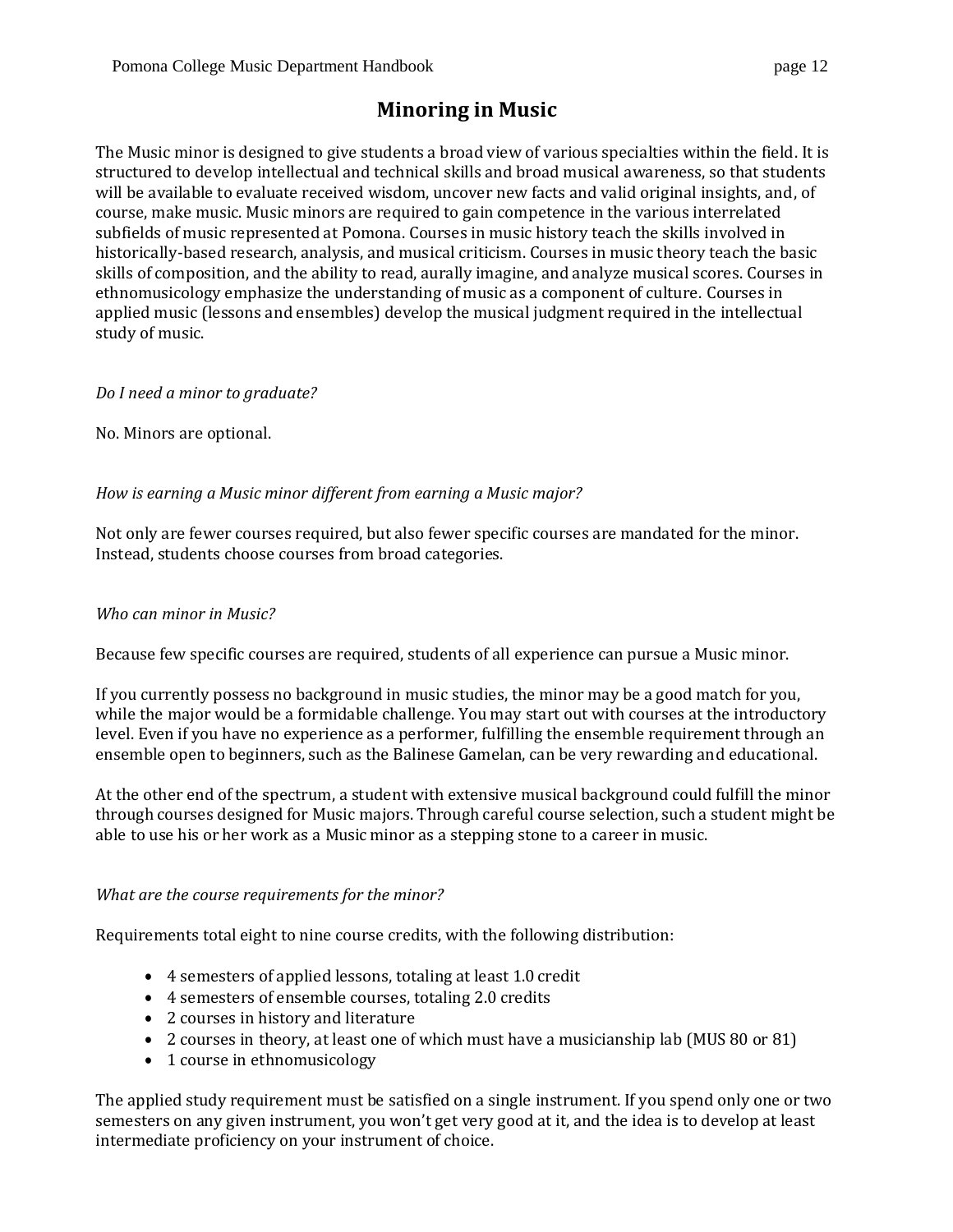#### Pomona College Music Department Handbook page 13

Minors may satisfy the ensemble requirement through participation in different ensembles. You may even participate for a single semester in each of four different ensembles if you like, although you will probably learn more from devoting a more extended period to any ensemble you pursue. The Department further recommends that your ensemble participation be on the same or similar instruments, such as voice in both the Choir and the Glee Club, or percussion in both the Balinese Gamelan and the Band.

#### *Must I take courses for the minor for a letter grade?*

All courses required for the Music minor that are offered for a letter grade should be taken for a letter grade.

## *Would work completed outside of the Pomona Music Department count towards the minor?*

Possibly. You should try to consult with the Department *in advance* of such work to determine whether academic work completed during study abroad, at one of the other Claremont Colleges, or at another institution, can fulfill the minor requirements.

#### *How do I declare a minor?*

At Pomona, students do not declare minors prior to the completion of minor requirements. Even so, we highly encourage students intending to complete the Music minor to be in touch with the Department and receive informal advising on coursework.

Once you have completed the requirements of the Music minor, obtain an "Application for a Minor" form in the Forms and Help area of the Portal. The form asks for a list of courses you have taken to meet the minor requirements, and it requires the signature of the Department Chair confirming that you have met these requirements.

## *What kind of recognition will I get?*

The minor will be indicated on your Pomona College transcript.

*What if I want to take several courses that don't collectively satisfy the minor requirements?*

The Department will encourage your study of music, as always, but you will not be credited with a Music minor.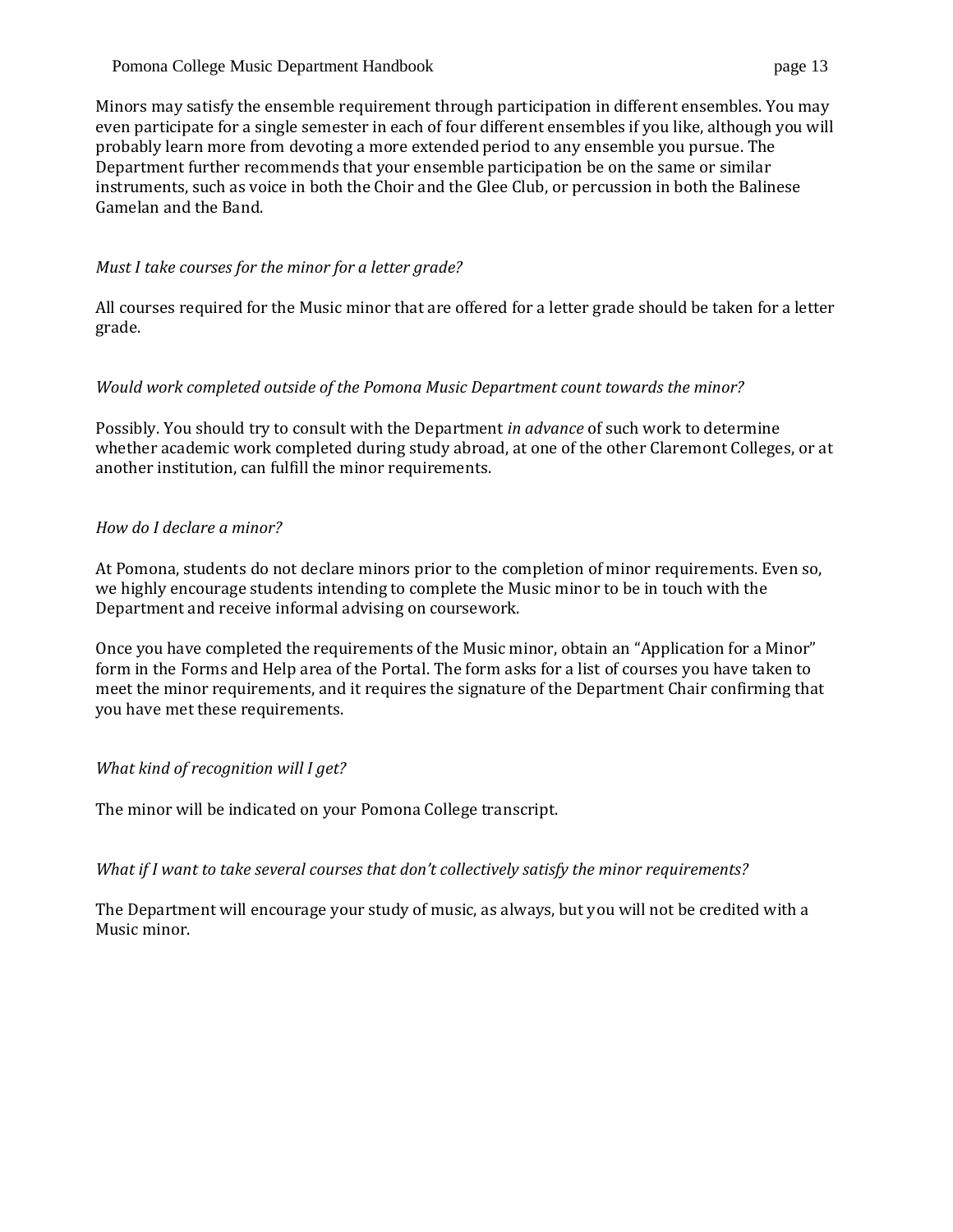# **Applied Lessons**

<span id="page-14-0"></span>Pomona offers individual instruction on more than twenty instruments, including piano, voice, guitar, organ, harpsichord, and all standard orchestra and band instruments, including harp and percussion.

# <span id="page-14-1"></span>**Lessons and the Curriculum**

Applied lessons are offered at two levels, Level I and Level II. Considerable proficiency on the instrument is required to be eligible for Level II lessons.

Students taking lessons are expected to participate regularly in appropriate performing ensembles to the full extent of their ability.

# <span id="page-14-2"></span>*What are the differences between Level I and Level II lessons?*

Level I lessons (MUS 10) are for one half-hour per week. Level I lessons award 0.25 credit ("cumulative credit") per semester. After a maximum of four semesters, students must take the **Qualifying Exam** (page 17) to move to Level II or to remain at Level I. To move to Level II, students must demonstrate considerable progress and facility with their instrument. In the event that a student does not pass the Qualifying Exam after four semesters at Level I, they are considered either ineligible to continue with lessons or, by special permission, may continue at Level I under course number MUS 10. In very rare circumstances, the Music faculty may allow a student to continue at Level I under the course number MUS 15 (a one-hour per week lesson), but they must re-take the Qualifying Exam at the next opportunity to reassess their eligibility.

Level II lessons are open only to those students who have passed a Qualifying Exam. Level II lessons may be taken for either a half-hour (MUS 20) or a full hour per week (MUS 100). Music majors are required to take MUS 100. Students at Level II are expected to show the increased commitment and improved progress characteristic of intermediate or advanced musical study. MUS 20 awards 0.25 credit per semester and MUS 100 awards 0.5 credit per semester.

*Do I need to be a Music major or minor to take lessons?*

No.

*Do I have to take my lessons for credit?*

All applied lessons must be taken for credit.

# *How are lessons graded?*

Lessons at Level I are graded CR/NC. Lessons at Level II are given a letter grade by default. Students who elect the CR/NC grading option for Level II lessons must submit the relevant form to the Registrar by the required deadline. As in any other course, the method of grading will vary by the individual instructor; refer to your instructor's syllabus for expectations. The quality of work, demonstration of effort and commitment, degree of improvement, amount of performing, and attendance may all be considered in determining the grade. Music majors must take Level II lessons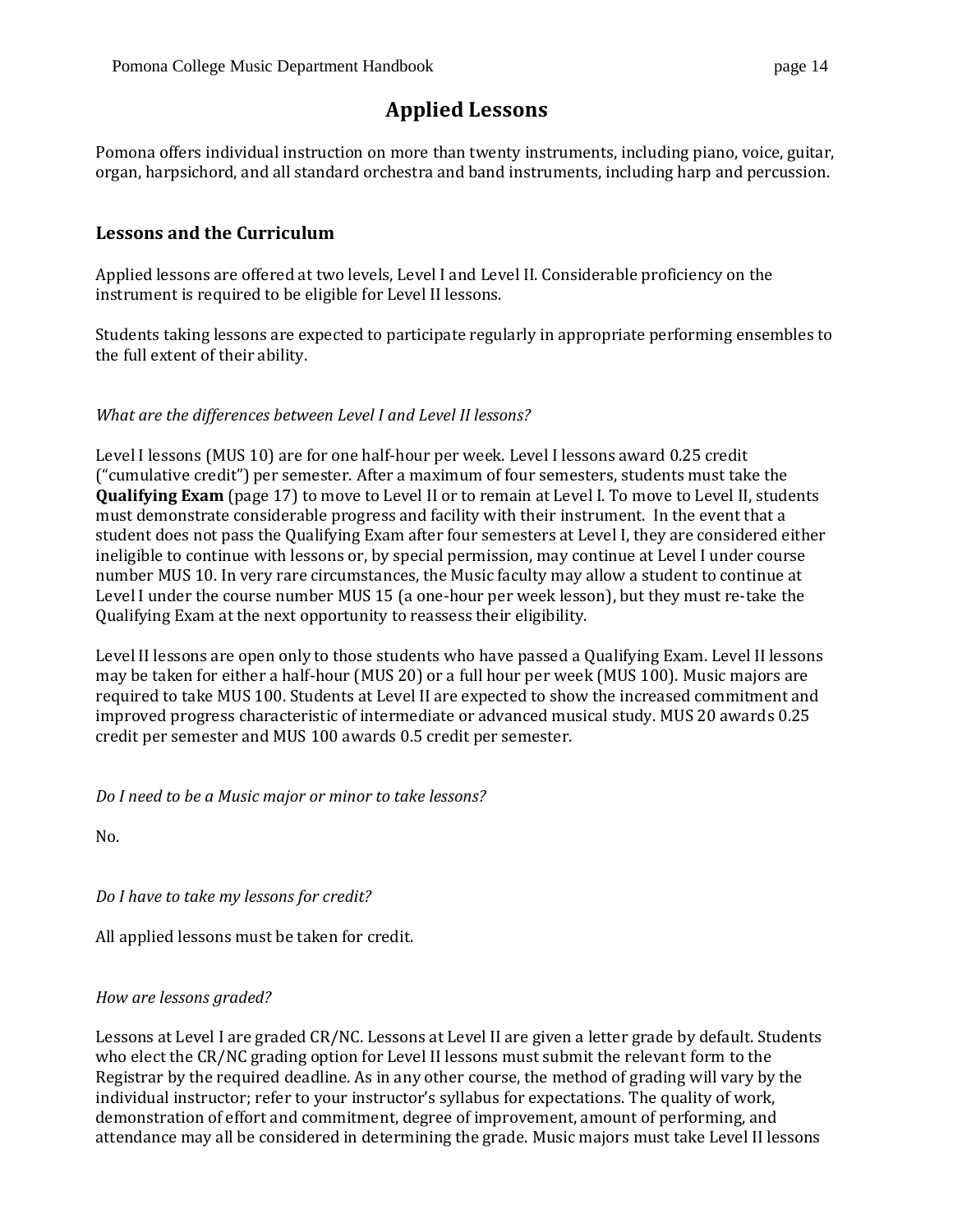for a letter grade.

# *Can I use lessons to satisfy Pomona's GE requirements?*

Yes. Lessons may be used to fulfill the Area 6 requirement, subject to certain restrictions. See **Music in the Curriculum** (page 3).

## *I am an absolute beginner interested in piano or voice lessons. Will I have an opportunity to study these popular instruments?*

In addition to the one-on-one instruction that exists for all the instruments that the Department offers, the great demand for beginning-level lessons on piano is met by classes in Group Piano (MUS 7). Rather than registering by the special method for individual lessons (below), register as you would for any other course by using the registration portal; you will be required to PERM. From time to time, group lessons in voice may be offered as well (check current listings).

# <span id="page-15-0"></span>**Signing Up for Lessons**

# *How do I sign up for applied lessons?*

Registration begins approximately two weeks before the first day of classes. It is best to register by the start of classes, although many students who register during the first week of classes can be accommodated. Registration takes place through an online form that can be reached through the Music Department website:

[https://www.pomona.edu/academics/departments/music/courses-requirements/private-music](https://www.pomona.edu/academics/departments/music/courses-requirements/private-music-lessons)[lessons](https://www.pomona.edu/academics/departments/music/courses-requirements/private-music-lessons)

## *Should I sign up for lessons when I pre-register on the Portal?*

No. In fact, you cannot register for lessons this way. After the lesson registration and placement processes are complete, the Department will submit all applied lesson registrations to the Registrar.

# *What if my course schedule is already full?*

Owing to a special rule explained in detail in the Catalog, adding music lessons will usually not result in a course overload. For more information, see page 4, "How do lessons and ensembles fit into my course load?" Ask your advisor or the Registrar's Office if you are still unsure about your particular situation.

## *What if I change my mind about taking applied lessons, or if the studio is full?*

Your registration for applied lessons will not be finalized until after the second week of the semester. If you decide not to take lessons or cannot get a spot, contact the Academic Coordinator, Natasha Cockrell, and they will cancel your registration.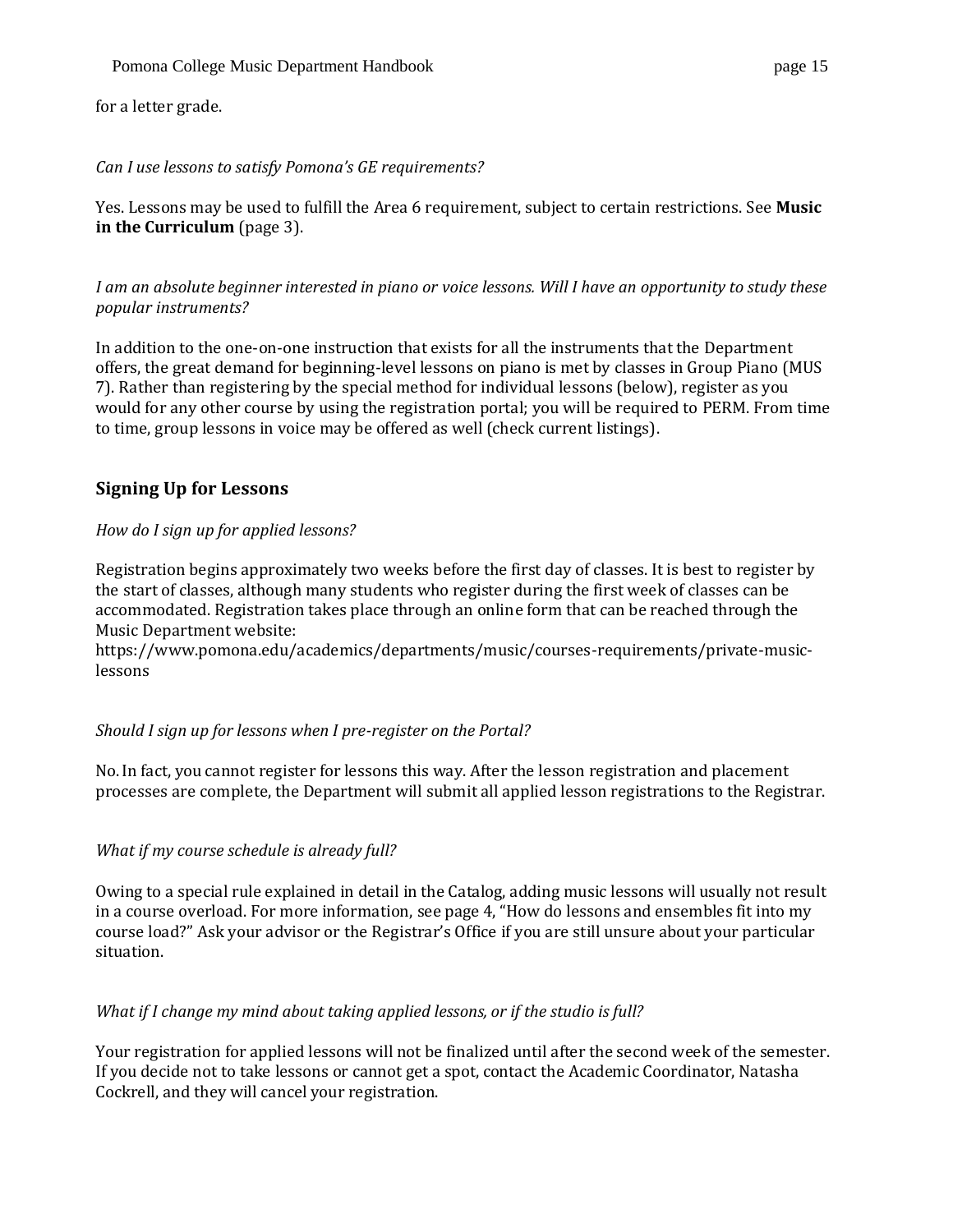## *How much do lessons cost?*

Undergraduate students of the Claremont Colleges take lessons as academic courses for credit as part of the curriculum. There is no additional cost to enroll in lessons. Students at Claremont Graduate University, however, must pay for applied lessons at the prevailing rate, available from the Music Department Academic Coordinator.

## *Will the Department pay for my applied lessons while I study abroad?*

No, although exceptions are sometimes granted for Music majors. Refer to page 9.

# <span id="page-16-0"></span>**Scheduling Lessons and Handling Cancellations**

## *How are applied lessons scheduled?*

When you register online for lessons, you will be asked to indicate your available times during the week. Please remember that most applied music instructors are part-time members of the faculty whose busy professional lives mean that their available time on campus is quite limited. Specific scheduling processes vary according to your instrument of study, as follows:

**Voice –** New students (both beginners and non-beginners) will be scheduled for a lesson time only after a brief interview/audition with Prof. Melissa Givens. After that meeting, Prof. Givens will place you into a studio and assign a lesson time for you, if one is available. Returning voice students should sign up for a lesson time, according to the availability of their instructor.

**Piano** – New students (both beginners and non-beginners) will be scheduled for a lesson time only after a brief interview/audition with Prof. Genevieve Lee. After that meeting, you will be placed in a studio and given a time, if space is available. Your instructor will arrive at a schedule that best accommodates everyone.

**Other instruments** – Your instructor, together with the Coordinator of Applied Music, will arrive at a schedule that accommodates everyone as well as possible. Once that schedule is established, the Academic Coordinator or your instructor will contact you by email with your regular lesson time. Be sure to check your email so you don't miss your first lesson. For some instruments, demand is so great that all interested students cannot be accommodated; in such cases, students who have registered earlier usually have a better chance of receiving lessons. If you have not heard anything about your lesson time by the second week of the semester, double-check with the Academic Coordinator, Natasha Cockrell (909-621-8155, [natasha.cockrell@pomona.edu, o](mailto:natasha.cockrell@pomona.edu,)r Thatcher 104) that you have not missed the information.

## *What if I need to cancel a lesson?*

If you will not be able to attend your lesson, it is important that you contact your applied instructor as soon as you can, preferably 24 hours before your regular lesson time. In the case of urgency, you may call the Department Office (909-621-8155) and ask that a message be given to your instructor. Common courtesy dictates that you will not fail to show up for a lesson without adequate explanation, and your instructor may require a specific amount of advance notice. At the discretion of your instructor, you may be offered a make-up lesson later in the semester, depending on the circumstances that led to your cancellation.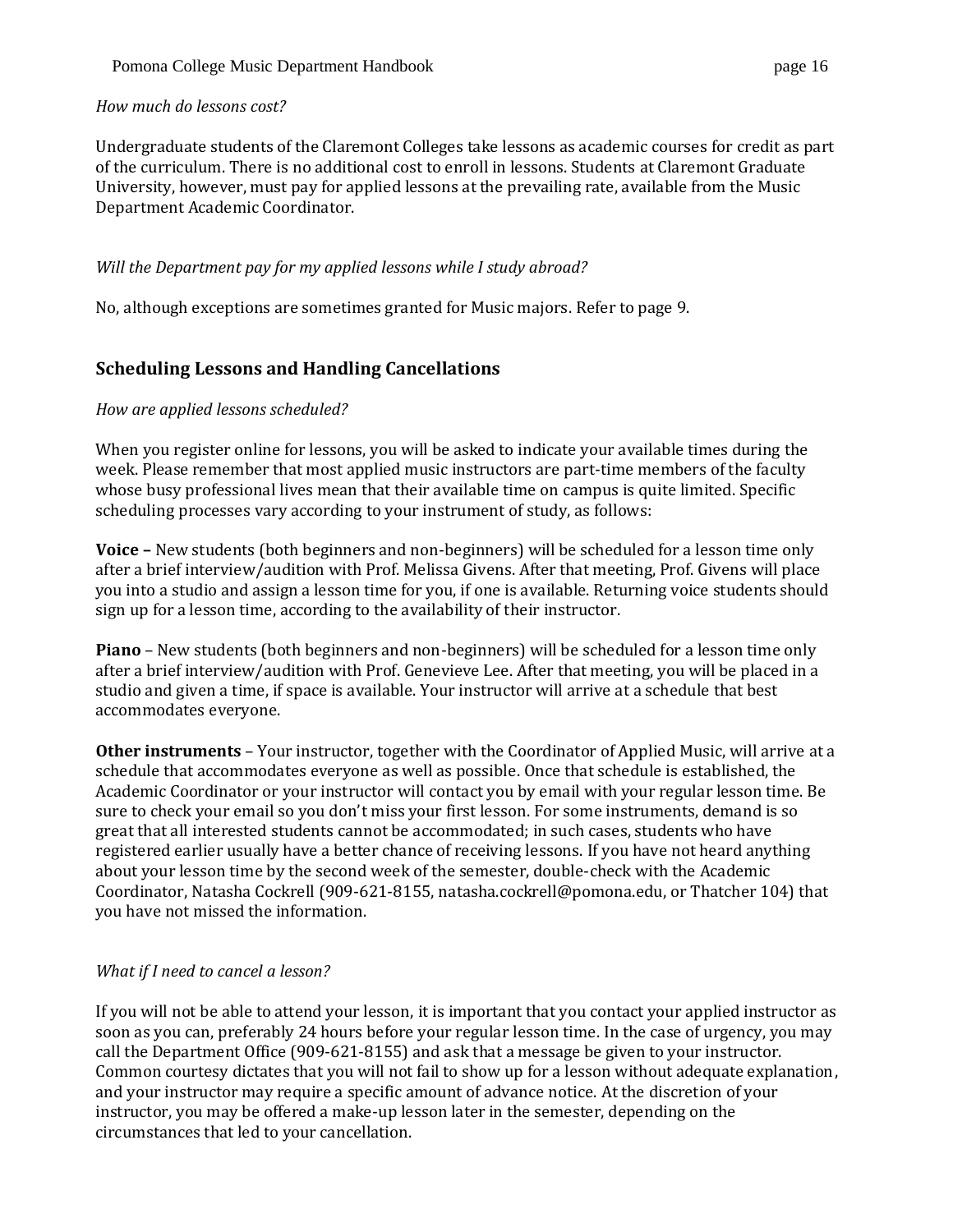Students who repeatedly fail to show up for scheduled lessons may be dismissed from their instructor's studio. Depending on the circumstances, this could result in being forced to drop the course or receiving a failing grade.

# *What if my instructor cancels?*

Occasionally conflicts may arise for your instructor. In such cases, a make-up lesson may be scheduled with your instructor at a mutually available time.

## *What if I decide to drop my lessons for the rest of the semester?*

Drop them through the Portal as you would for any other course (see "Enrollment Policies" in the Catalog).

# <span id="page-17-1"></span><span id="page-17-0"></span>**Qualifying Exams**

## *Who must take a Qualifying Exam?*

You must take a Qualifying Exam if any of the following apply:

- You wish to enroll in Level II lessons.
- You have completed four (or more) semesters of Level I lessons on one instrument andwish to continue studying on that instrument.
- You have been placed, by special permission, in MUS 15, and wish to continue studying on that instrument.
- You have completed four semesters of 0.25-credit lessons and wish to receive Area 6 credit.

## *What does the Qualifying Exam consist of?*

You should consult your instructor for the requirements particular to your instrument. The following is a guide.

You should prepare:

- One major and one minor scale (harmonic or melodic) of your choice, throughout the standard range of the instrument. Scales should be performed moderately quickly.
- Two pieces in contrasting historical styles. Vocalists should sing in two languages. If you are not sure what is meant by "contrasting historical styles," consult with your applied instructor or a member of the full-time faculty.

## Considerations:

- Vocalists must perform from memory. Other instrumentalists may use sheet music.
- At least one piece must be accompanied, unless your instrument is one that does not require accompaniment.<sup>4</sup>

<sup>4</sup> Refer to the Qualifying Exam form for a list of instruments that are excused from this requirement.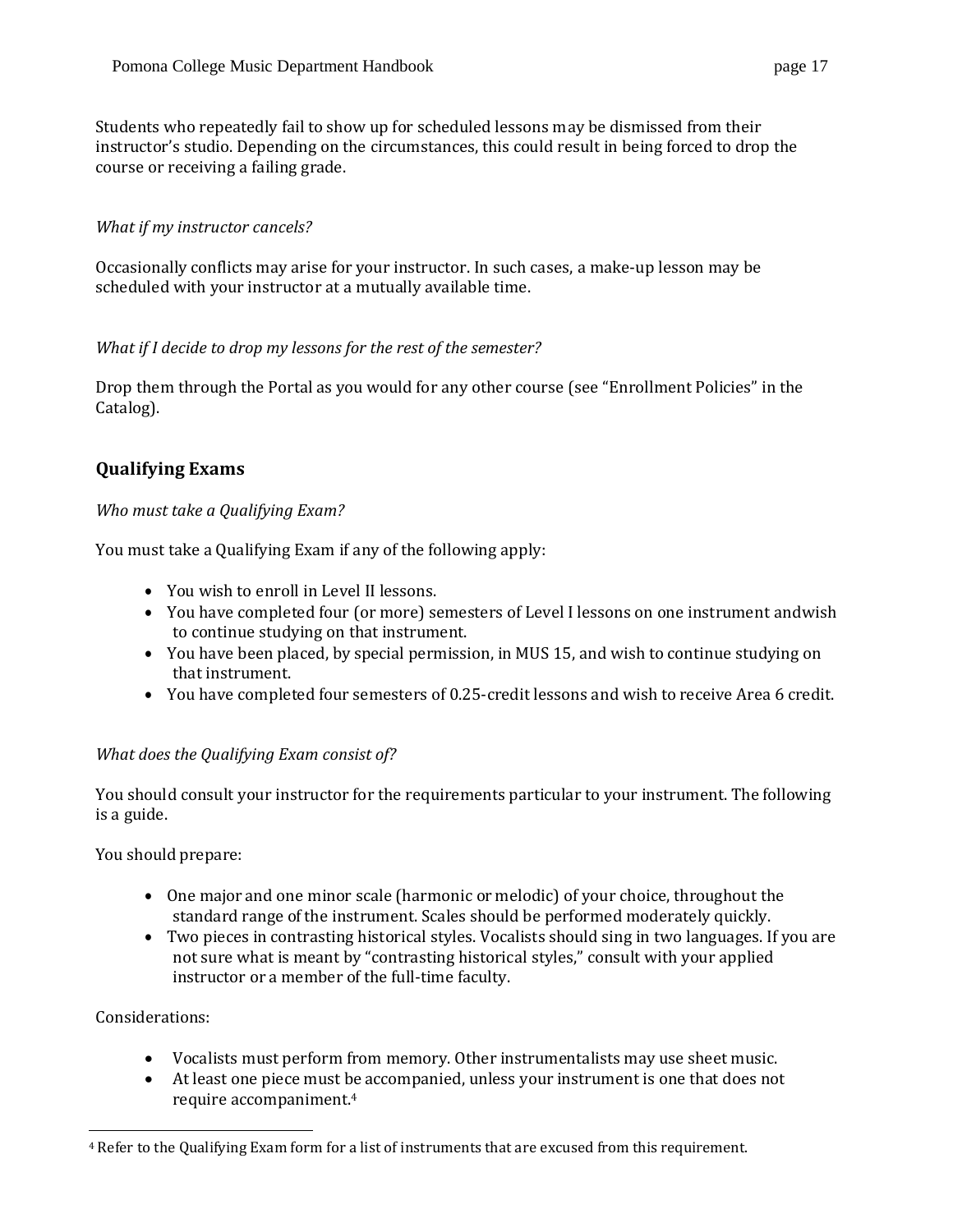#### *How is the Qualifying Exam evaluated?*

Qualifying Exams are evaluated by the full-time Music faculty. Students who pass them are generally able to demonstrate the following:

- Adherence to the requirements of the Qualifying Exam
- Evident preparation of the material to be performed, including scales
- Developed sense for intonation and the ability to perform reasonably well intune
- Production of tone quality appropriate to the instrument
- Reliable sense of tempo and rhythm
- Understanding of and ability to project musical style
- Sensitivity to and ability to shape musical phrases
- Clear diction (for vocalists)
- Confident and secure stage presence

# *Are the standards for the Qualifying Exam different for MUS 20 and MUS 100 Level II lessons?*

No. Level II is Level II, regardless of the lesson length.

## *If I don't pass the Qualifying Exam, may I enroll in Level II lessons anyway?*

No.

If you take the exam and do not pass, discuss it with your instructor. Sometimes a student has the necessary ability but is nervous or poorly prepared. If that's the case, don't let a bad experience discourage you. Nearly all musicians have to learn to overcome nerves, and nearly all have to learn to get past failure at an audition or similar event (e.g., a job interview). Your instructor will be happy to help you be better prepared for your next attempt.

If you are thinking about being a Music major and are concerned about your ability to pass the Qualifying Exam, be sure to read "How soon must I pass the Qualifying Exam?" on page 8.

## *When are the Qualifying Exams?*

Qualifying Exams are offered on the second Friday of each semester and on the Friday of the last week of classes of each semester. Check with the Music Office for exact dates and times. *Alternative Qualifying Exam times will not be scheduled.*

*How can I arrange to take the Qualifying Exam?*

Academic Coordinator Natasha Cockrell will solicit forms from those students planning to taking the Qualifying Exam.

Take care to plan for the requirement of having a piano accompanist. A request for a pianist will be on the sign-up form, along with which you are responsible for providing the piano part (preferably in PDF) at the time of submission. *If you require an accompanist and you have neglected this detail, your*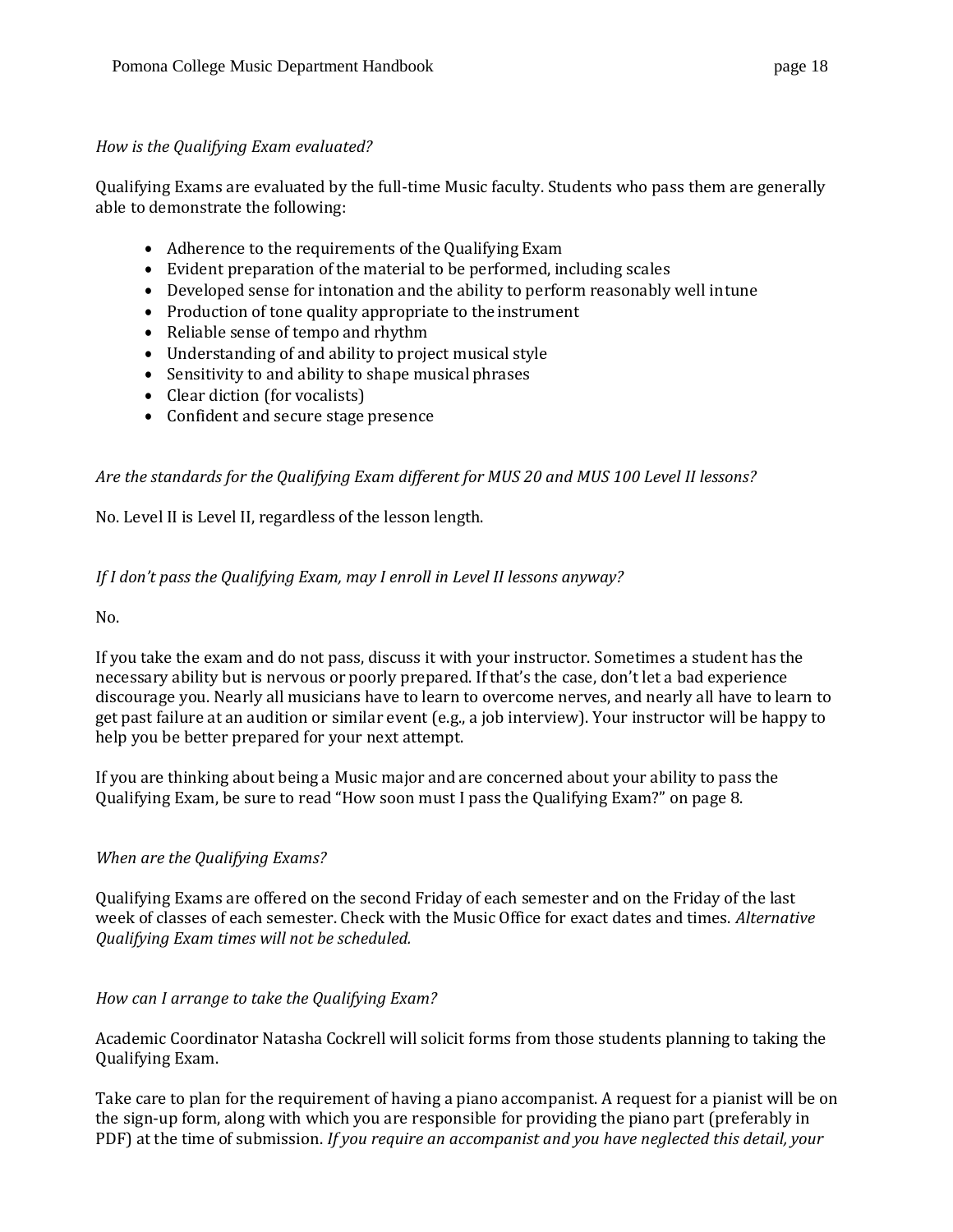#### Pomona College Music Department Handbook page 19

#### *Qualifying Exam application will not be accepted.*

To locate a part, you may check the Music Library or ask your instructor for help. Note that if you are taking the Qualifying Exam at the beginning of the Fall semester, you will need contact Prof. Genevieve Lee [\(genevieve.lee@pomona.edu\)](mailto:genevieve.lee@pomona.edu) to request a pianist. You will be contacted to schedule a rehearsal and make sure you are prompt in your reply.

# <span id="page-19-0"></span>**Miscellaneous Questions about Applied Lessons**

## *Do certain studios sometimes fill up?*

Yes. The instruments in the greatest demand are piano, voice, and guitar, and it is not always possible to accommodate every student who wants to study one of these instruments. Anyone who does not get a slot will be placed on a waiting list and given priority when spots become available.

#### *Pomona has multiple piano and voice instructors. Do I get to choose with whom I will study?*

No. The faculty will place students into the studios of individual instructors so as to keep the studios balanced and the instructors' schedules reasonable. Pomona's applied music faculty are not ranked, and no instructor is more advanced than any other.

## *I live locally and would like to keep studying with my former instructor. Can I do that?*

Not under the auspices of Pomona College. Only lessons with Pomona College faculty are eligible for academic credit, fulfill the requirements for the Music major or minor, and grant other benefits of being within the Pomona Music program.

## *What if I don't like the instructor Pomona provides?*

On most instruments, Pomona offers only one instructor. In case of an apparent conflict, the first step is to have a conversation with the instructor. Many issues resolve themselves once communication is improved. Disagreements about artistic issues are normal and do not threaten the learning process. If Pomona has more than one instructor on the given instrument, a studio change is possible under rare circumstances, subject to the desired new instructor having space available and agreement by all parties.

If a student feels that the conflicts with their instructor go beyond matters of personality and/or call the professionalism of the instructor into question, they are advised to first contact the area head (for Piano and Voice) or the Coordinator of Applied Music to determine if a studio change is warranted.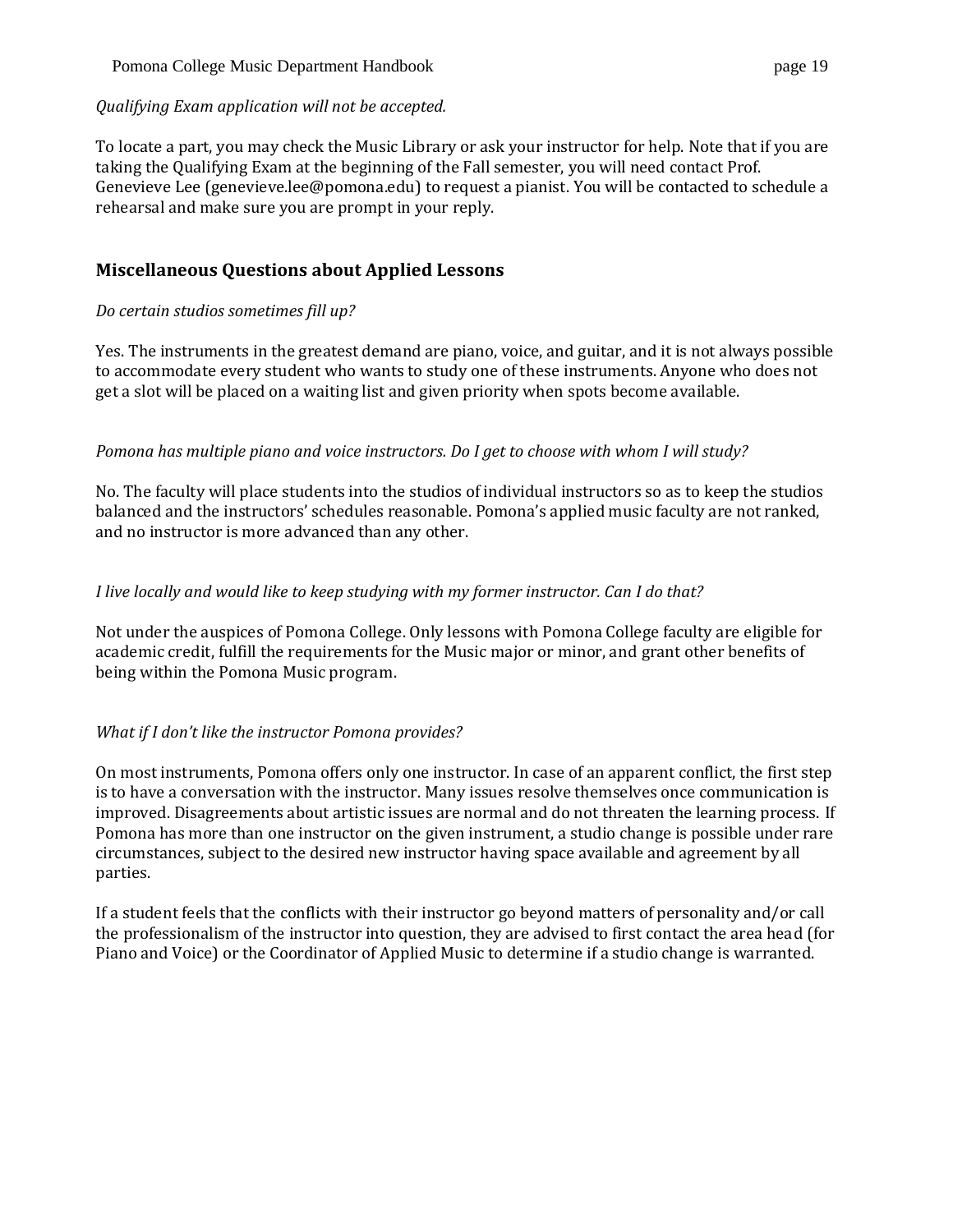# **Performance Opportunities**

<span id="page-20-0"></span>Among the dozens of performances that take place in the Department each semester, most involve students. Performance is a key component of musical study, and the Department encourages all students to take advantage of the many available opportunities to perform. Faculty are particularly interested in supporting student performance, and most of the Music faculty attend the majority of the Department's concerts in any given semester.

Performance opportunities include student recitals, performance classes, large ensembles, chamber music, featured recitals, master classes and workshops, the PCO concerto competition, the Polk competition, and the Glee Club tour. The Department's curricular ensembles include Choir, Glee Club, Orchestra, Band, Jazz Ensemble, Balinese Gamelan, Afro-Cuban Music Ensemble, and West African Music Ensemble.

# <span id="page-20-1"></span>**Ensembles**

The Department's performing ensembles are all led by members of the Music faculty and are open to all qualified students of The Claremont Colleges. The ensembles are academic credit-bearing courses in which regular attendance and active participation are required.

All ensembles are 0.5-credit courses and graded CR/NC. There is no limit to the number of times a student can be in a given ensemble; however, each ensemble may receive credit a maximum of four times (for the equivalent of 2.0 course credits). Thereafter, the course will still appear on the transcript, but without accruing additional credit. Enrollment in performing ensembles sponsored by the Department may be used to satisfy Pomona's Area 6 GE requirement (see **Music in the Curriculum**, page 3).

All curricular ensembles perform at least once per semester. The weekly time commitment for an ensemble ranges from two and a quarter to four hours, usually with a slight increase in the commitment during the week of a performance. Attendance at all rehearsals is expected.

These ensembles are presently offered:

- Afro-Cuban Ensemble (Spring semester only) Joe Addington, director; contact Gibb Schreffler [\(gibb.schreffler@pomona.edu\)](mailto:gibb.schreffler@pomona.edu)
- Balinese [Gamelan](https://www.pomona.edu/academics/departments/music/ensembles/balinese-gamelan) and Dance I Nyoman Wenten, director; contact Joti Rockwell [\(joti.rockwell@pomona.edu\)](mailto:joti.rockwell@pomona.edu)
- [Band](http://band.pomona.edu/) Graydon Beeks, conductor [\(graydon.beeks@pomona.edu\)](mailto:graydon.beeks@pomona.edu)
- [Choir](http://choral.pomona.edu/about-choir/) Donna M. Di Grazia, conductor [\(dmd04747@pomona.edu\)](mailto:dmd04747@pomona.edu)
- [Glee Club](http://choral.pomona.edu/about-glee-club/) (Spring semester only) Donna M. Di Grazia, conductor [\(dmd04747@pomona.edu\)](mailto:dmd04747@pomona.edu)
- [Jazz Ensemble](https://www.pomona.edu/academics/departments/music/ensembles/jazz) Barb Catlin, director [\(barbara.catlin@pomona.edu\)](mailto:barbara.catlin@pomona.edu)
- [Orchestra](http://orchestra.pomona.edu/) Eric Lindholm, conductor [\(elindholm@pomona.edu\)](mailto:elindholm@pomona.edu)
- West African Ensemble (Fall semester only) Nani Agbeli, director; contact Gibb Schreffler [\(gibb.schreffler@pomona.edu\)](mailto:gibb.schreffler@pomona.edu)

The Orchestra, Choir, Glee Club, and Jazz Ensemble have auditions before or at the beginning of the semester. The other ensembles do not require auditions.

If you are interested in participating in any Department ensemble, contact that ensemble's director before classes start, or as early as possible in the semester. The director can provide you with more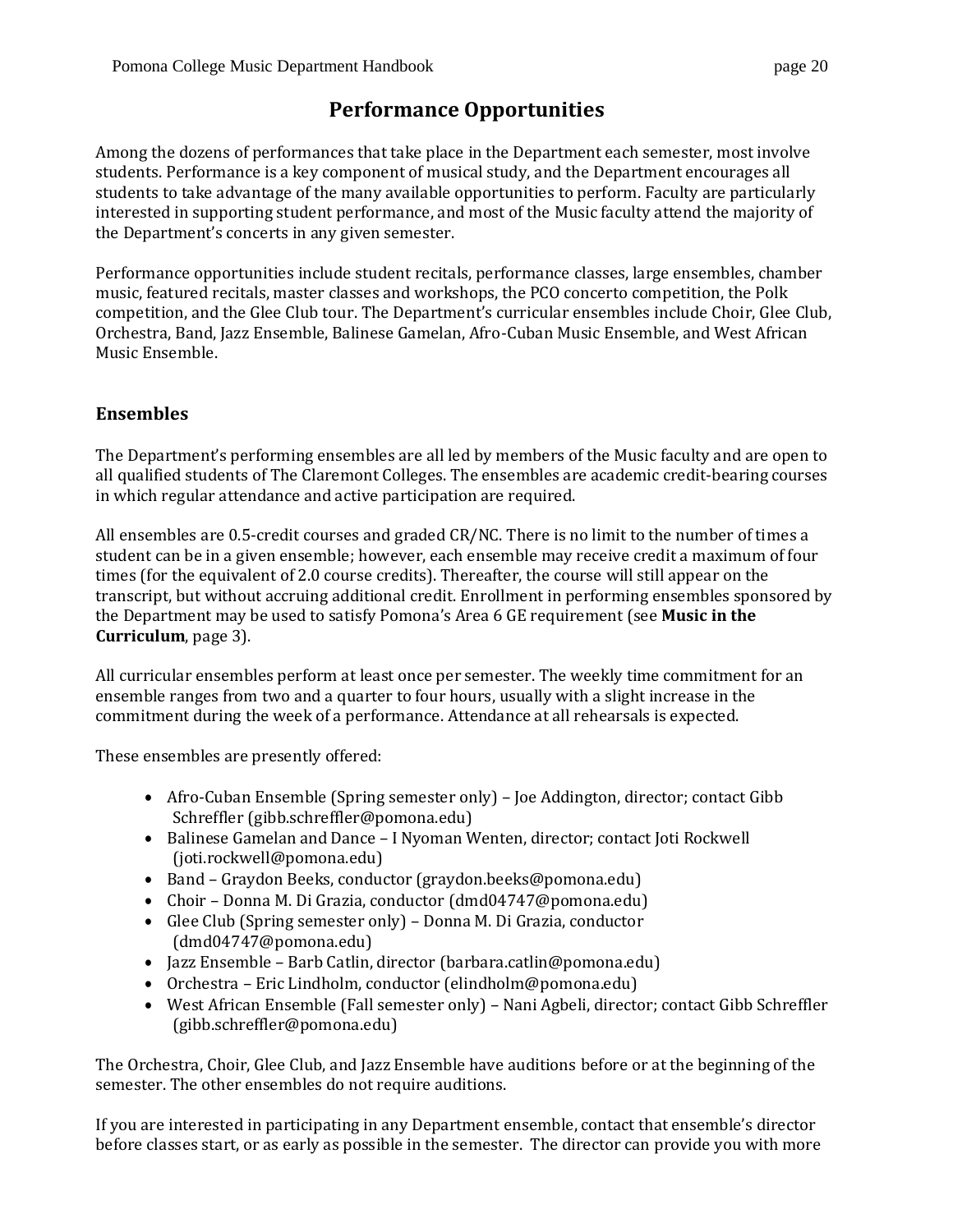information about the auditions, if any, and answer any other questions you may have. Students interested in the Glee Club must also be active members of the Pomona College Choir for the academic year. Contact Prof. Donna Di Grazia [\(dmd04747@pomona.edu\)](mailto:dmd04747@pomona.edu) during the Fall PCC audition period for additional information.

Members of any Departmental ensemble, including cross-campus students, should be sure to add the course to their official schedules through their campus registration portal.

For ensembles requiring instruments, the Department is sometimes able to loan instruments. For such ensembles as the Balinese Gamelan, where students are not expected to have their own instruments, the instruments are always provided. For more information, see page 30, **Borrowing Instruments**.

# <span id="page-21-0"></span>**Chamber Music**

Chamber music refers to small ensembles of usually between two and eight players. Students interested in studying chamber music may receive academic credit by enrolling in the Chamber Music course at one of two levels, MUS 40 or MUS 140.

If you are interested in participating in chamber music, you should ask other students to find out whether they would like to be in a group with you. The faculty may also be able to help with leads. Once your group is assembled, you may ask any member of the faculty to be your coach. Finally, contact Prof. Genevieve Lee [\(genevieve.lee@pomona.edu\)](mailto:genevieve.lee@pomona.edu) for a PERM to enroll in the course and to share your plans.

Your group should plan to rehearse for at least two hours each week by itself, without the assistance of the coach. Coaching sessions are additional to this time commitment and are scheduled according to the judgment and availability of the faculty coach. It is assumed that each chamber music group will perform on a **student recital** (see below) at least once each semester.

## *What is the difference between MUS 40 and MUS 140?*

MUS 140, which designates a higher level of accomplishment by participants, is generally restricted to Music majors (very accomplished non-major musicians may also receive permission to enroll). MUS 40 awards 0.25 credit and MUS 140 awards 0.5 credit.

## *Do all members of my group have to be enrolled in Chamber Music (MUS 40/140)?*

<span id="page-21-1"></span>If some or all of the members of a chamber music group are not participating for credit, the group may nonetheless receive faculty coaching and perform. If anyone in the group is participating for credit, the rehearsal and performance guidelines above become mandatory.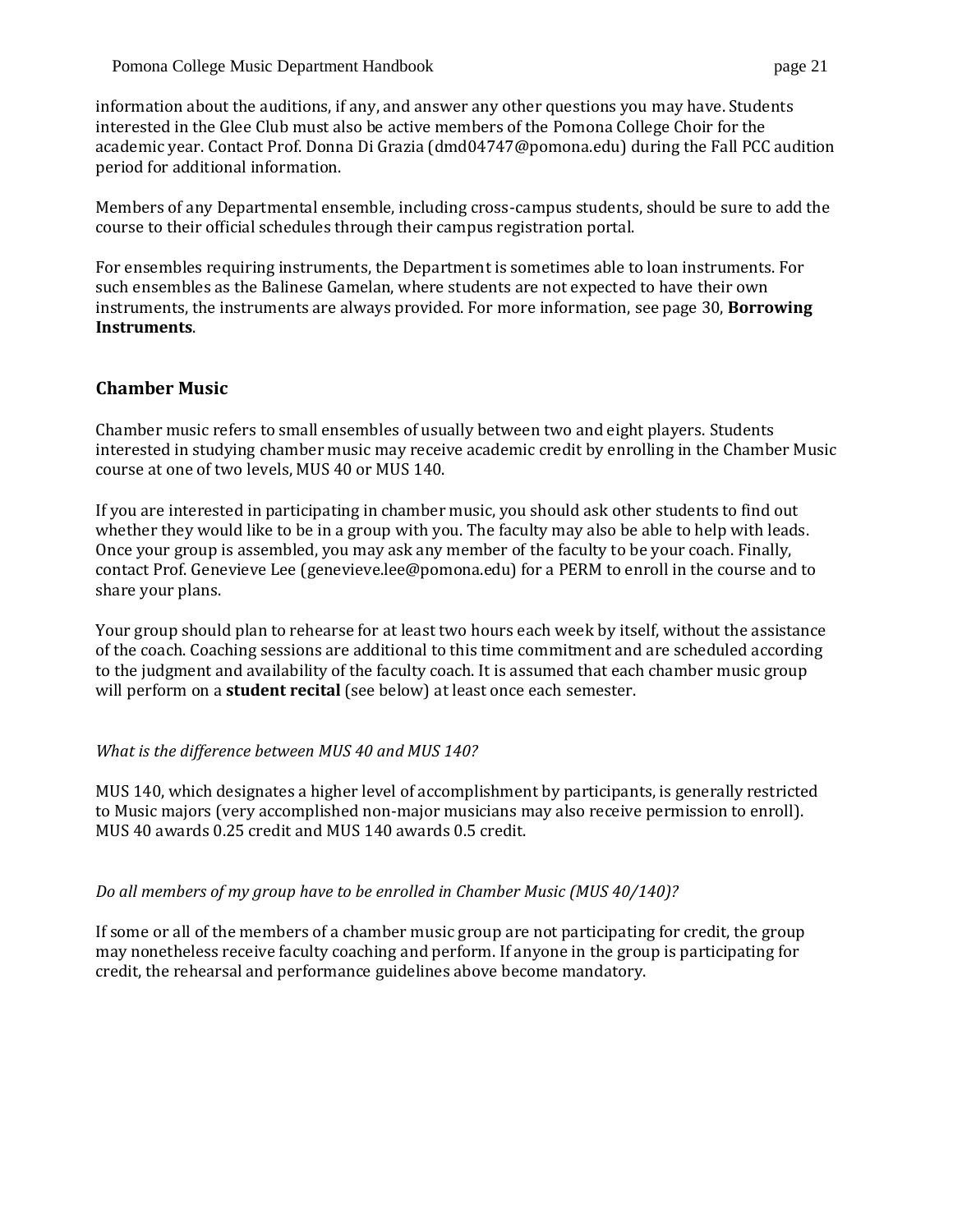# **Student Recitals**

Student recitals are venues that provide the opportunity for many students to share their recent work with peers and the public. Between five and six student recitals are held in Lyman Hall each semester. Student recitals are open to all students taking applied lessons at Level II. You may request to perform a piece or movement of any length. You may also form a small ensemble with other students in order to perform a chamber music work, duet, etc.

All students studying at Level II are encouraged to perform in student recitals.

Student recital programs are limited to 90 minutes and often fill up quickly. Concert Production Manager Elizabeth Champion periodically announces a call for performers interested in appearing on an upcoming student recital. To request a place on a program, get a Student Recital Form online [\(https://www.pomona.edu/sites/default/files/student-recital-accomp-form.pdf\)](https://www.pomona.edu/sites/default/files/student-recital-accomp-form.pdf) or from the Music Office and turn in the completed form to the Concert Production Manager (either via her mailbox in the Music Office, Thatcher 104, or at her office, Thatcher 107). The form will require the approval of your applied instructor and information about what you will perform. *The deadline for submitting the form is two full weeks before the recital.* Late requests will not be accepted.

Pianists performing in student recitals may be granted access to rehearse on the Lyman Hall grand piano two weeks prior to their performance. Keys for Lyman Hall and for unlocking the Lyman Hall grand piano are available for sign out in the Music Library. Access is only granted during times when the Music Library is open and provided Lyman is not scheduled for other uses.

## *What is the protocol for performing in a student recital?*

In general, performances are not required to be from memory, but your instructor may direct you to perform from memory for pedagogical reasons. Voice students usually will be required to perform from memory.

Student recitals give valuable experience to you in terms of the customs and logistics of performance. They are an opportunity to learn through your own performing experience and the observation of peers' performances. Give attention to such aspects as your attire, how you bow, and even how you enter and exit the stage (via the stairs in Lyman Hall).

Although the concert program will list when your performance occurs in the sequence of items, the exact time of your item cannot be specified. It is not only courteous to listen to the other people on your program but also contributes to a better sense of community when student performers listen to each other. You should try to participate as much as you can, to support your colleagues, instead of simply arriving to warm up, performing and not hearing anyone else. If you are unable to attend the entire recital, make sure you arrive early enough to warm up in Bryant Hall (across from Lyman) well before your projected performance time.

## *How do I arrange for an accompanist for my student recital performance?*

When you complete the Student Recital Form, it will ask about your piano accompaniment needs. You must attach piano parts *at the time that you submit the form*. An accompanist will then be assigned to you. You will be contacted to schedule a rehearsal; make sure you are prompt in your reply.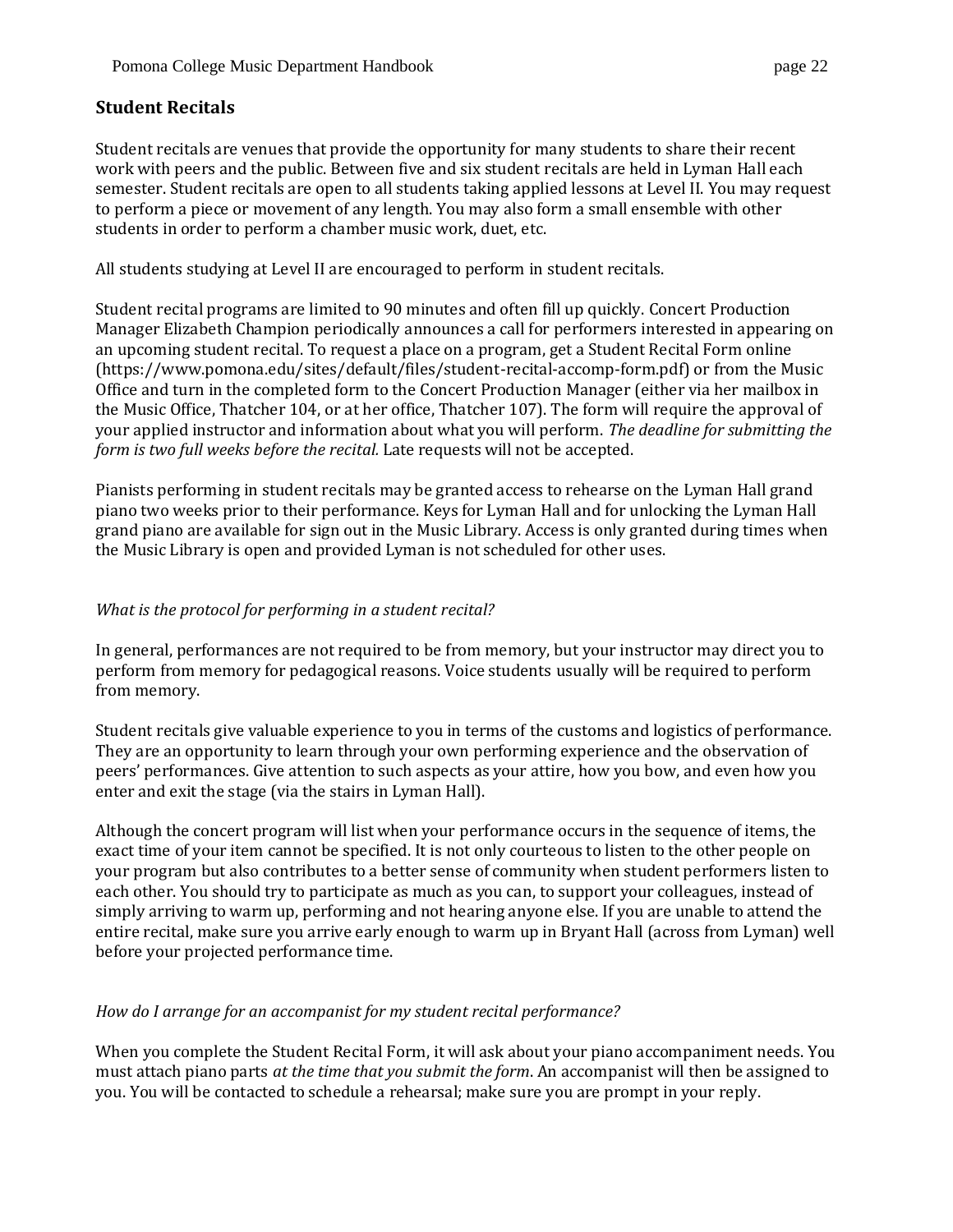# <span id="page-23-0"></span>**Featured Recitals**

Student performers or composers may request the opportunity to present a stand-alone recital featuring their work in such a way as would not fit within the regular multi-student events. Such students may have developed a substantial body of work and would benefit from presenting it in this longer format, a featured recital. The Music faculty review each featured recital proposal very deliberately to ensure that it will be a source of pride for all involved. *If you are interested in presenting a featured recital, read this entire section carefully.*

# *Do I have to be a senior to present a featured recital?*

It is unusual for anyone to be prepared to give a featured recital before the senior year, but it is possible. Proposals by juniors will be examined with even more scrutiny than those by seniors and will only be accepted in cases of the most advanced students.

## *Do I have to be a Music major to present a featured recital?*

No, but whether they are Music majors or not, students who give recitals are ordinarily expected to be extremely active within the Department and exceptionally accomplished on their instruments.

# *How much music should be on my recital program?*

Between 40 and 60 minutes of performance time. With tuning, breaks between pieces and movements, changes in the stage setup, and intermission (if any), this will result in a recital lasting between 60 and 90 minutes. Vocal recitals are at the shorter end of this range, with 40 minutes as an expected maximum for most.

## *Can I present a joint featured recital with one or more other students?*

Yes. This is a good option for students who would like to give a featured recital, but who would not be able to prepare a full-length program themselves.

## *Where do I get to present my featured recital?*

In nearly all circumstances, featured recitals will be held in Lyman Hall. This is a matter of scheduling, the better acoustic for student performers, and the size of the hall.

## *How do I request permission to give a featured recital?*

The first step is to establish a tentative program in consultation with your applied instructor. Your program should be of an appropriate length, it should be at an appropriate level of difficulty, and it should have a good balance between different styles, historical periods, and/or moods.

The next step is to find an available date and performance venue. Ask to meet with Sherrill Herring [\(sherrill.herring@pomona.edu\)](mailto:sherrill.herring@pomona.edu), the General Manager of Music Facilities. Ms. Herring will identify one or more possible dates for your recital and put a hold on it pending approval of your recital petition.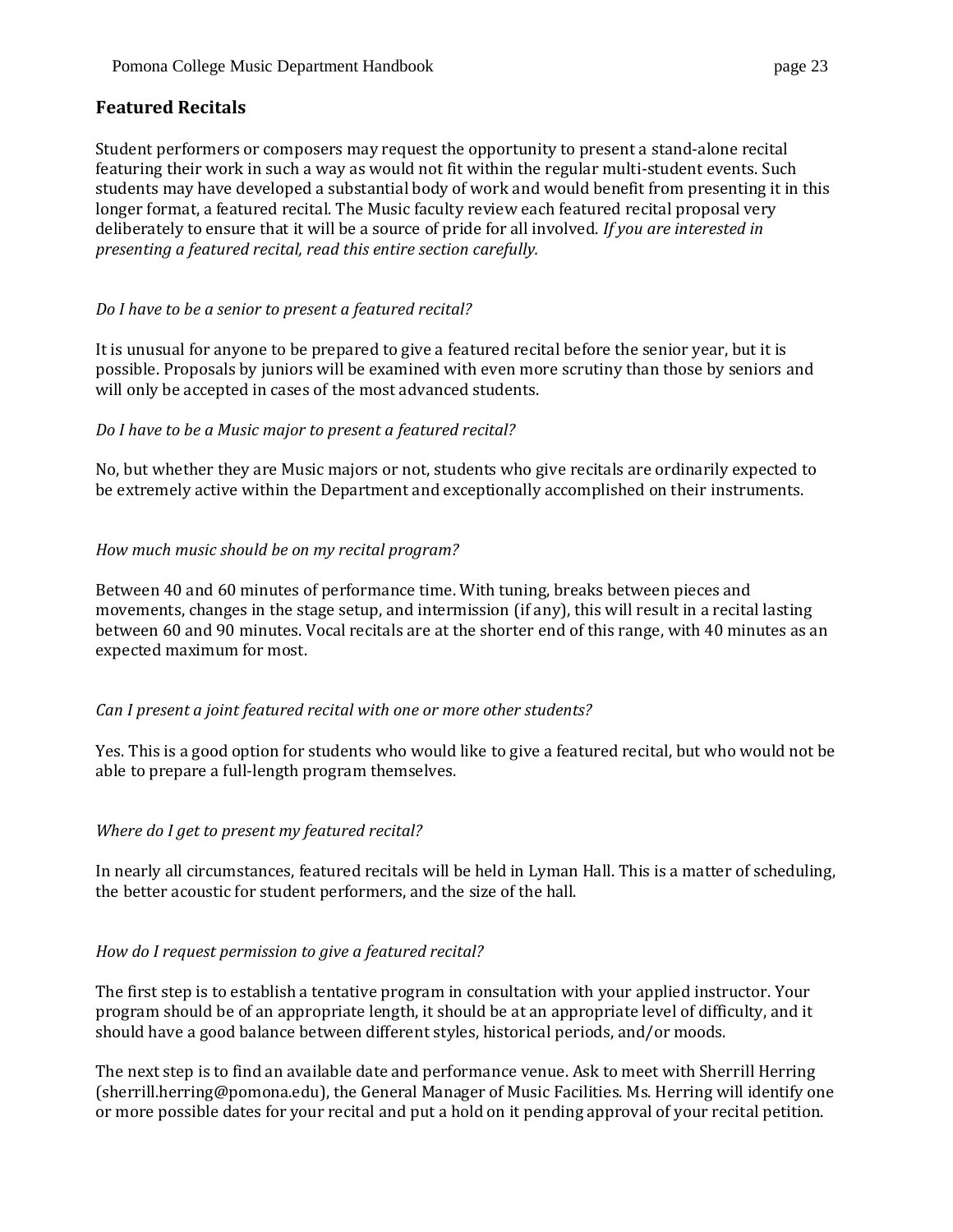After that, include your recital program (with timings) and the information from Ms. Herring in a **petition** (see page 37); submit your petition to the Department Chair via email. The faculty will respond to your request within approximately two weeks, so submit your request accordingly. Featured recital requests that are not submitted *at least two months in advance* of the proposed date run a very high risk of not being approved.

## *On what bases will my request for a featured recital be evaluated?*

The Music faculty will consider your proposed program, the endorsement of your applied instructor, and the quality of your performances so far. Students who have not already appeared on multiple student recitals will rarely be granted permission to give a featured recital.

Often, the Department will give tentative approval to a featured recital request, contingent upon a strong performance of one or more of the proposed works in one or more upcoming student recital(s). In this case, the faculty are not doubting your ability to perform; rather, they want to see a strong indication that your preparation for the recital is well under way. The piece(s) that the faculty ask to hear in advance will not be removed from your program unless they think you will not be able to get them up to performance level by the time of your recital; the earlier performance(s) will be in addition to the performance on your featured recital, not in substitution for it. Prepare as well as you can for the earlier performance, but do not neglect the other pieces on your recital in the meantime.

# *Will I be permitted to rehearse in the performance space?*

Anyone giving a featured recital is entitled to at least one two-hour rehearsal in the performance space. Additional rehearsal time may be available, depending on the venue and the time of year. Sherrill Herring [\(sherrill.herring@pomona.edu\)](mailto:sherrill.herring@pomona.edu) handles the scheduling of rehearsals and performances in Bridges Hall and Lyman Hall, so after your recital has been approved, meet with her to discuss rehearsal times.

## *How do I get an accompanist for my featured recital?*

Staff accompanists are assigned by Prof. Lee for recitals for a specified number of hours of rehearsals. After your recital petition has been approved by the Music faculty, contact Prof. Genevieve Lee to arrange for a pianist. Once you are assigned a pianist, contact them as soon as possible to schedule your rehearsals.

# *How will the publicity for my featured recital be handled?*

General publicity for Department events is coordinated by the Concert Production Manager, Elizabeth Champion [\(elizabeth.champion@pomona.edu, T](mailto:(elizabeth.champion@pomona.edu)hatcher 107). If your featured recital is approved by December 1 for a Spring recital or by May 1 for a Fall recital, it will be included in the Department's Concert Calendar, which enjoys a wide distribution. When possible, the Department will include your concert in announcements of upcoming events, but this cannot be guaranteed and may not be the most effective way to reach your prospective audience. Students are encouraged to create their own announcements and flyers and post them in Thatcher or other campus locations as permitted, as well as through social media promotions. You may contact Ms. Champion for more information, advice, or suggestions.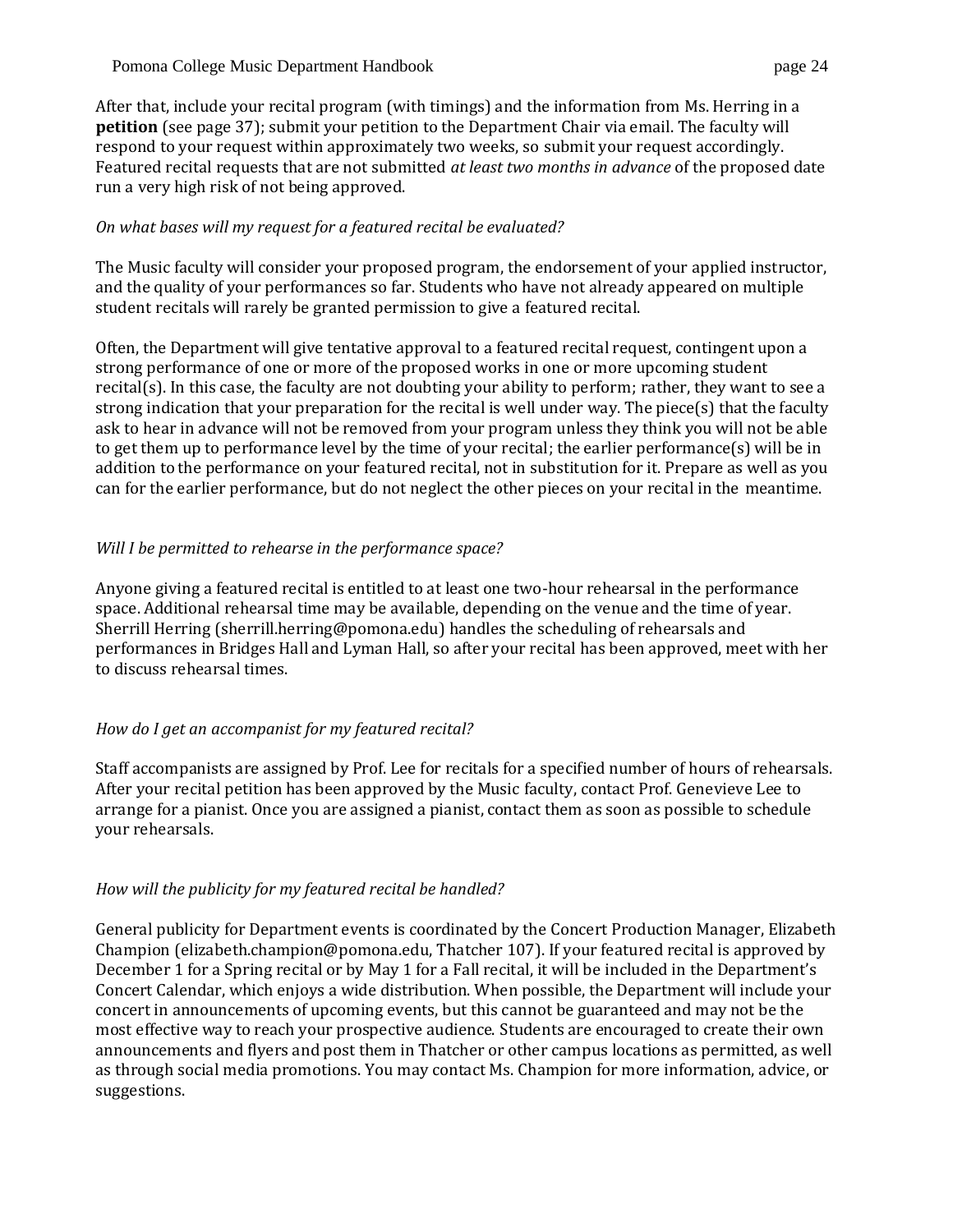*What are the guidelines for preparing my recital's written program?*

Written programs must follow the Department's style and format. A Microsoft Word template is available a[t www.pomona.edu/academics/departments/music/student-resources](https://www.pomona.edu/academics/departments/music/student-resources) (click on "Featured Recital Program Template") or via the Music Department Sakai site.

You must work in tandem with your advisor/instructor to create the program, according to production schedule deadlines individually set for you and communicated to all parties by the Concert Production Manager. Please watch for Ms. Champion's emails in this regard, and direct to her any questions about the program's style, formatting, or production schedule.

Production of your program will comprise two segments:

1. Program page, bio(s), and text/translations. Due to advisor/instructor approximately 8 weeks before the recital.

2. Program notes and acknowledgements. Due approximately 2.5 weeks before the recital.

*With your advisor/instructor approval*, you will send each of these two sets of material electronically to Elizabeth Champion [\(elizabeth.champion@pomona.edu\)](mailto:elizabeth.champion@pomona.edu) by their respective deadlines.

*Will my featured recital be recorded?*

Most likely yes. See **Recordings of Your Performances** on page 37.

# *How do I hold a reception after my recital?*

Recital receptions are held in the lobby of Thatcher. Check with General Manager Sherrill Herring no later than a week in advance of your recital date to make sure that the lobby is available and that the tables may be used. Food purchased by the performer(s) may be stored in the kitchen (across from the elevators on the first floor) up to one day prior to the event. Housekeeping is not responsible for the maintenance of the kitchen. You must arrange your own setup and cleanup.<sup>5</sup>

# <span id="page-25-0"></span>**Performance Classes**

For students enrolled in Level I applied lessons, performance classes are less-formal presentations that provide an excellent opportunity to gain more experience performing in a low-pressure situation, in addition to being excellent practice for those preparing for the Qualifying Exam. They are usually held in a classroom or Lyman Hall and attended primarily by the other students who will be performing. Faculty in attendance will offer feedback on the performances. When possible, performance classes are recorded so that students may learn from them.

# *When are performance classes?*

A number of performance classes are scheduled throughout the semester. Students may inquire as to the dates from their applied instructor and/or by contacting Prof. Lee [\(genevieve.lee@pomona.edu\)](mailto:genevieve.lee@pomona.edu)

<sup>5</sup> In the case of a featured recital that is part of the Senior Project of a Music major, the Department makes the arrangements for a reception.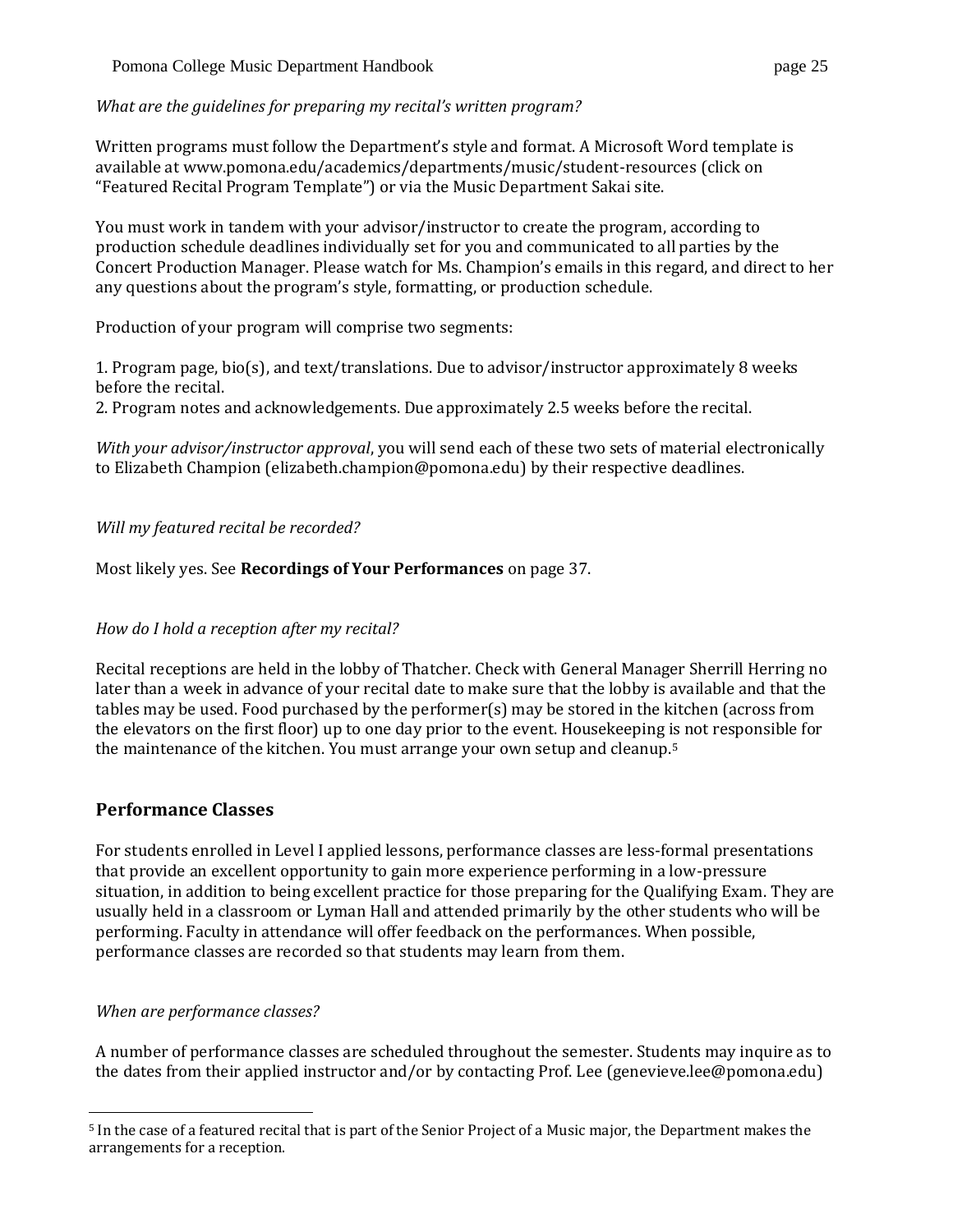#### *Must I locate and rehearse with an accompanist prior to the performance class?*

No. Arrangements will be made to have a pianist at the class. There will be no opportunity to rehearse with them beforehand.

# <span id="page-26-0"></span>**Master Classes and Workshops**

About once or twice a year, an outside artist or group visiting Pomona presents master classes or workshops during their time on campus. Such sessions can be excellent opportunities for individual players or chamber ensembles to get additional perspective on a wide range of musical matters, as well as specialized instruction in a unique setting. If you or your chamber music group would be interested in such an opportunity with an outside artist who will be visiting, ask a member of the fulltime faculty whether that performer or group will be hosting a master class or workshop.

# <span id="page-26-1"></span>**PCO Concerto Competition**

Each Fall, the Pomona College Orchestra hosts a Concerto Competition to select one or two soloists for performance with the Orchestra in the following Spring. The number of soloists is determined in advance of the competition according to the Orchestra's anticipated Spring schedule; the quality of the field has no bearing on the number of soloists selected.

## *Where can I learn more about this year's Concerto Competition?*

The date for each Fall's Concerto Competition is set early in the academic year. Potential repertoire for the competition must be approved in advance. If you are considering entering the Concerto Competition, contact Prof. Eric Lindholm [\(elindholm@pomona.edu\)](mailto:elindholm@pomona.edu). Other information about the Competition is available on the PCO website a[t http://orchestra.pomona.edu/concerto-competition/.](http://orchestra.pomona.edu/concerto-competition/)

## *How should I arrange for an accompanist?*

When your concerto is approved by Prof. Lindholm and you have committed to entering the competition, arrangements will be made for an accompanist. You will be contacted to schedule a rehearsal and make sure you are prompt in your reply. Please do not make arrangements with a faculty/staff pianist on your own, even if you have worked together in the past.

# <span id="page-26-2"></span>**Polk Competition**

Named in honor of Rudolph Polk and sponsored by Scripps College, the Polk competition is open to Claremont Colleges students of the piano, violin, viola, or cello. The competition is held every Spring and awards a cash prize. Participants prepare several pieces and are evaluated by an outside jury. If you are interested in the Polk competition, speak with your applied instructor or contact the Music Department at Scripps (909-607-3266) for information.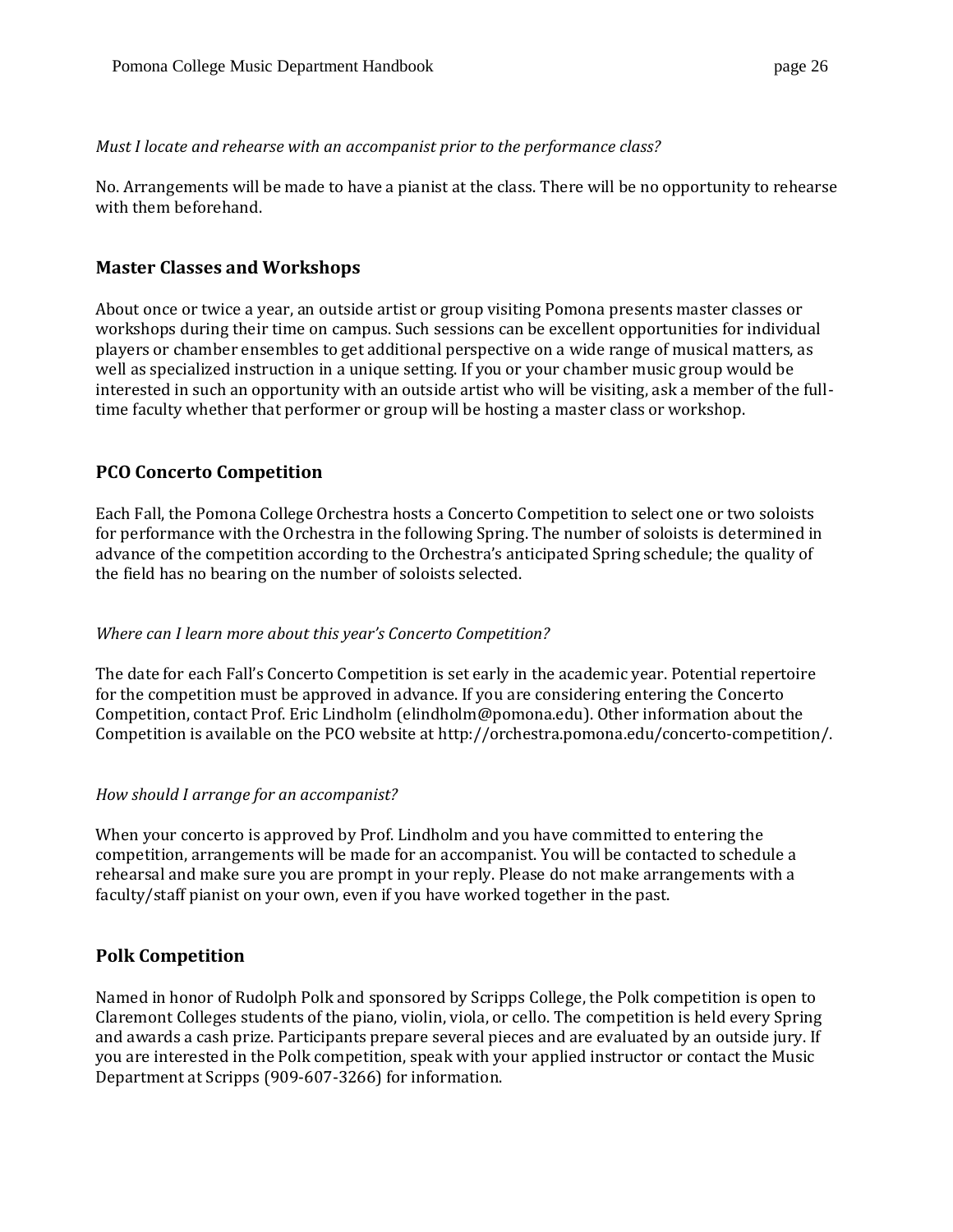<span id="page-27-0"></span>The primary building for the Pomona Music Department is Thatcher Music Building, at the southeast corner of the intersection of College Avenue and Fourth Street. Rembrandt Hall, across the garden just south of Thatcher, hosts additional studio space, a classroom, a piano lab, and rehearsal space for the Balinese Gamelan and other groups. Bridges Hall of Music ("Little Bridges"), located just to the east of Thatcher, is the location for some ensemble rehearsals and many performances, but students do not usually use it except for those purposes. Within Thatcher are Lyman Hall, a recital with seating for 250, and Bryant Hall, located across from Lyman.

Demand on Department spaces is very high. The Department sponsors eight ensembles and offers applied lessons on more than twenty instruments, in addition to holding a wide range of classroom courses. Especially during certain times of the academic year, successfully scheduling all of the events that must take place in Music Department facilities is a task of considerable complexity.

In addition, Thatcher is home to the Music faculty's offices and private studios. Soundproofing in Thatcher is not especially good, and loud activities taking place in the building can be quite disruptive to faculty and students who are trying to get work done. Thatcher's primary role as an academic building should be respected at all times.

# *When is Thatcher open?*

When classes are in session, Thatcher is open from 8:00 a.m. to 11:00 p.m. on weekdays. Occasionally it will be closed earlier on Fridays. Thatcher is also open from 9:00 a.m. to 5:00 p.m. on Saturdays and from 12:00 p.m. to 11:00 p.m. on Sundays, provided that the staff for the Music Library are on duty.

## *How do I get into Thatcher after hours?*

Only students who are participating in the Department curriculum (classroom courses, lessons, or ensembles) are eligible for after-hours access to Thatcher. Only the basement of Thatcher is accessible after hours. The elevator is disabled after hours, and access to the main stairway is locked.

If you are eligible, ask Natasha Cockrell, the Academic Coordinator, to put your name on the access list. Once your access is approved, the magnetic strip on your student ID will activate the electronic lock to open the west door that leads to the basement.

## *Where is the Music Office? When is it open?*

The Music Department Office is Room 104 of Thatcher. Enter through the large double doors that face north onto Marston Quad. Turn left and walk past the door on your immediate left and the set of bulletin boards. Stop just before reaching the locker corridor, and Thatcher 104 is on your left.

The Music Office is open Monday through Friday from approximately 8:00 a.m. to 5:00 p.m., with a lunch break from approximately 12:00 to 1:00. Adjustments to these hours will be posted on the office door.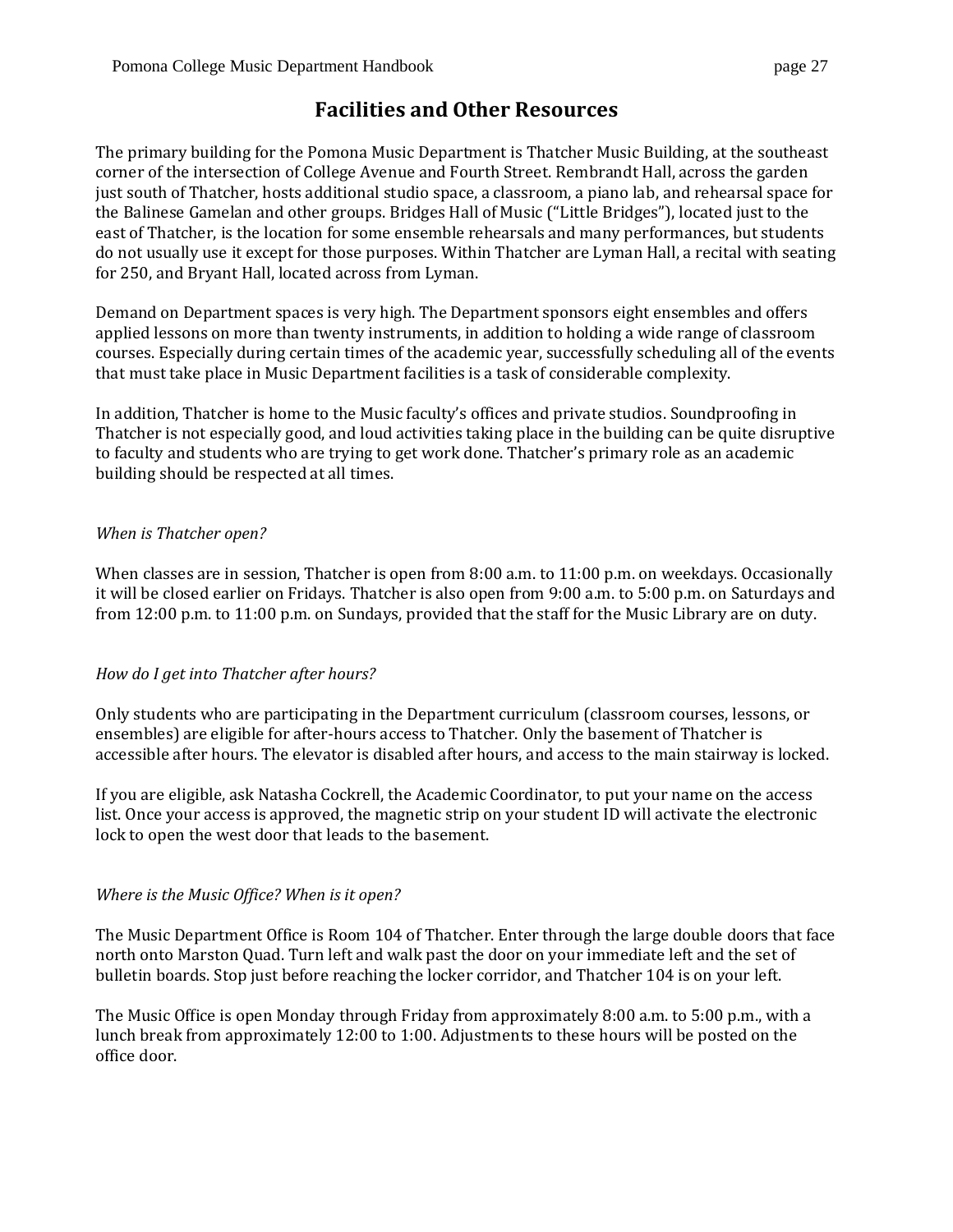# *Can my non-Department musical group rehearse in Music Department facilities?*

Informal bands or other musical groups with no affiliation to the Department, including *a cappella* groups, cannot meet or rehearse in Music Department spaces due to their heavy use by our curricular program. The Smith Campus Center and many dormitories have common areas designated for this purpose. Unauthorized use of any part of Thatcher by an outside group will be treated as a security violation.

## *What other facilities and resources are available?*

Students involved with Music at Pomona may take advantage of all of the following:

- Practice rooms
- Grand pianos
- Organs
- Montgomery Music Library
- Electronic Music Studio
- KSPC, Claremont's radio station
- Instrument lockers
- Borrowing instruments
- Financial support for special projects

# <span id="page-28-0"></span>**Practice Rooms**

Students who need access to practice space for a curricular purpose (lessons, Departmental ensembles, or certain classroom courses) may use the practice rooms located in the basement of Thatcher. There are a few unlocked practice rooms with upright pianos that are accessible 24 hours a day to those whose access has been approved (see "How do I get into Thatcher after hours?" above).

Please demonstrate common courtesy when using the practice rooms. If you will be leaving the room for more than fifteen minutes, do not leave your belongings behind to "hold" the room and discourage someone else from using it. Also, remember that some rooms are adjacent to faculty studios, and the soundproofing in Thatcher is not uniformly good. Practice as loud as you need to, but keep in mind that someone else may be working in the room right next to you.

# <span id="page-28-1"></span>**Grand Pianos**

The piano faculty determine which students will have grand piano privileges. Only these students will have access to the Department grands; a list of these students is available in the Music Library. Keys to grand piano rooms will only be lent to those students on the list, and only during open hours at the Music Library. To be lent a key, the librarian must collect the student's ID as collateral. Lent keys must be returned and rooms vacated prior to the Music Library closing.

Grand pianos for practicing are located in Thatcher rooms 6, 10, 109, 111, 210, and 212, and in Rembrandt rooms 102, 103, and 104. These pianos resonate well in smaller rooms and the lids should stay closed. If it is necessary to raise the lid to rehearse chamber music, please return the lid to its closed position when you are finished practicing.

Students performing on piano in recitals in Lyman Hall may sign out a Lyman Hall key, as well as a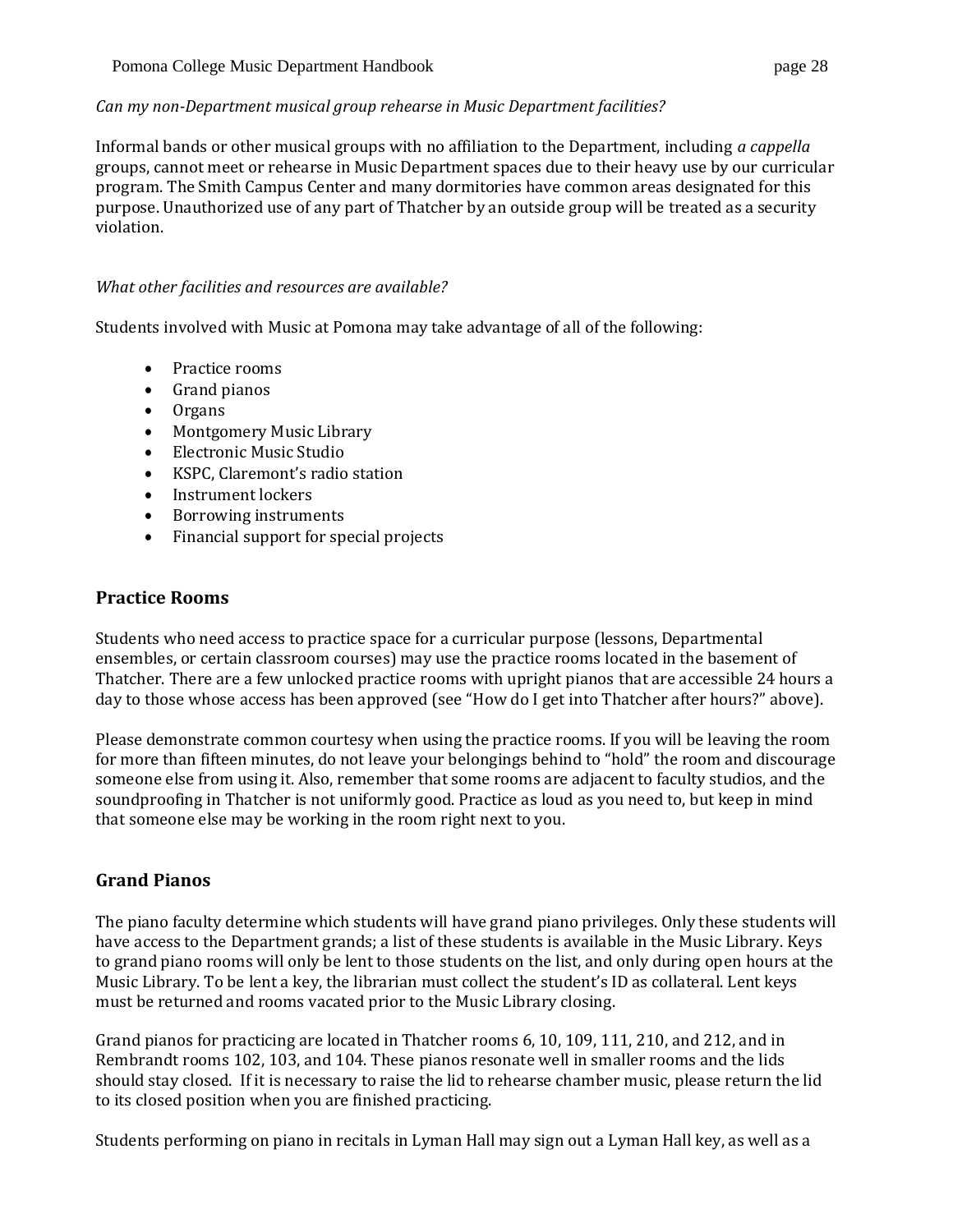key to unlock the Lyman Hall grand piano, from the Music Library up to two weeks before a recital.

Before signing out a key for practicing in rooms or making plans to rehearse in Lyman Hall, check the rehearsal and class schedule to make sure the space is available.

Grand pianos are very expensive instruments. Please treat them with great care. The Department employs a piano technician, Ryan Maas, to monitor the condition of the pianos and provide maintenance and repair as needed. If you discover that any piano needs maintenance or repair (other than tuning), please inform Mr. Maas with an e-mail message to [ryanmaas@pomona.edu](mailto:ryanmaas@pomona.edu) or by putting a note in his Department mailbox in the Music Office. It is always best to report maintenance issues as soon as they arise.

# <span id="page-29-0"></span>**Organs**

Pomona College is home to four organs. The largest, residing in Little Bridges, is the Hill Memorial Organ, the magnificent Op. 117 of the C. B. Fisk company, officially unveiled for dedication in a concert presented by Prof. William Peterson on 12 October 2002. The Fisk organ is heard at Convocations, in organ recitals, and in concerts presented by ensembles within the Department. Organ students have access to instruments by Von Beckerath and Flentrop housed in Thatcher. The Von Beckerath organ, in Lyman Hall, is the instrument of choice for organ students taking lessons and appearing on student recitals. If you have further inquiries about the organs on campus, access to them, or the possibility of taking organ lessons, contact the Department Chair.

# <span id="page-29-1"></span>**Music Library**

The Victor Montgomery Memorial Music Library, housed on the second floor of Thatcher right next to the elevator, provides support for the courses offered by the Department. Its holdings include a noncirculating collection of sound and video recordings that may be used in the Library. It also contains a small non-circulating collection of reference books; a small circulating collection of books and current periodicals about music; and a circulating collection of scores, keyboard and vocal music, and chamber music. These holdings are meant to supplement the holdings of books and scores at Honnold Library.

Music Library computers provide students with several tools. Apple computers are provided with Finale (a music notation program), Practica Musica (which assists with ear training), Microsoft Word, network access, and printing capabilities (for class work only). MIDI keyboards allow students to input and play back notation entered in Finale. Brief tutorials on Finale are posted.

Students should save their work onto their own removable media or through the network, not on the local hard drive. Files saved on the hard drive cannot be guaranteed. Instructions for accessing your network space are available from Information Technology Services at the Cowart Building. Other questions regarding the Music Library computers can be directed to the Department's Music Technologist, Barry Werger-Gottesman [\(musictech@pomona.edu\)](mailto:musictech@pomona.edu).

The Music Library's normal hours of operation are:

Monday through Thursday: 9:00 a.m. – 12:00 p.m.; 1:00 p.m. – 5:00 p.m.; 7:00 p.m. – 11:00p.m. Friday: 9:00 a.m. – 12:00 p.m.; 1:00 p.m. – 5:00 p.m. Saturday: 9:00 a.m. – 12:00 p.m.; 1:00 p.m. – 5:00 p.m. Sunday: 12:00 p.m. – 5:00 p.m.; 7:00 – 11:00 p.m.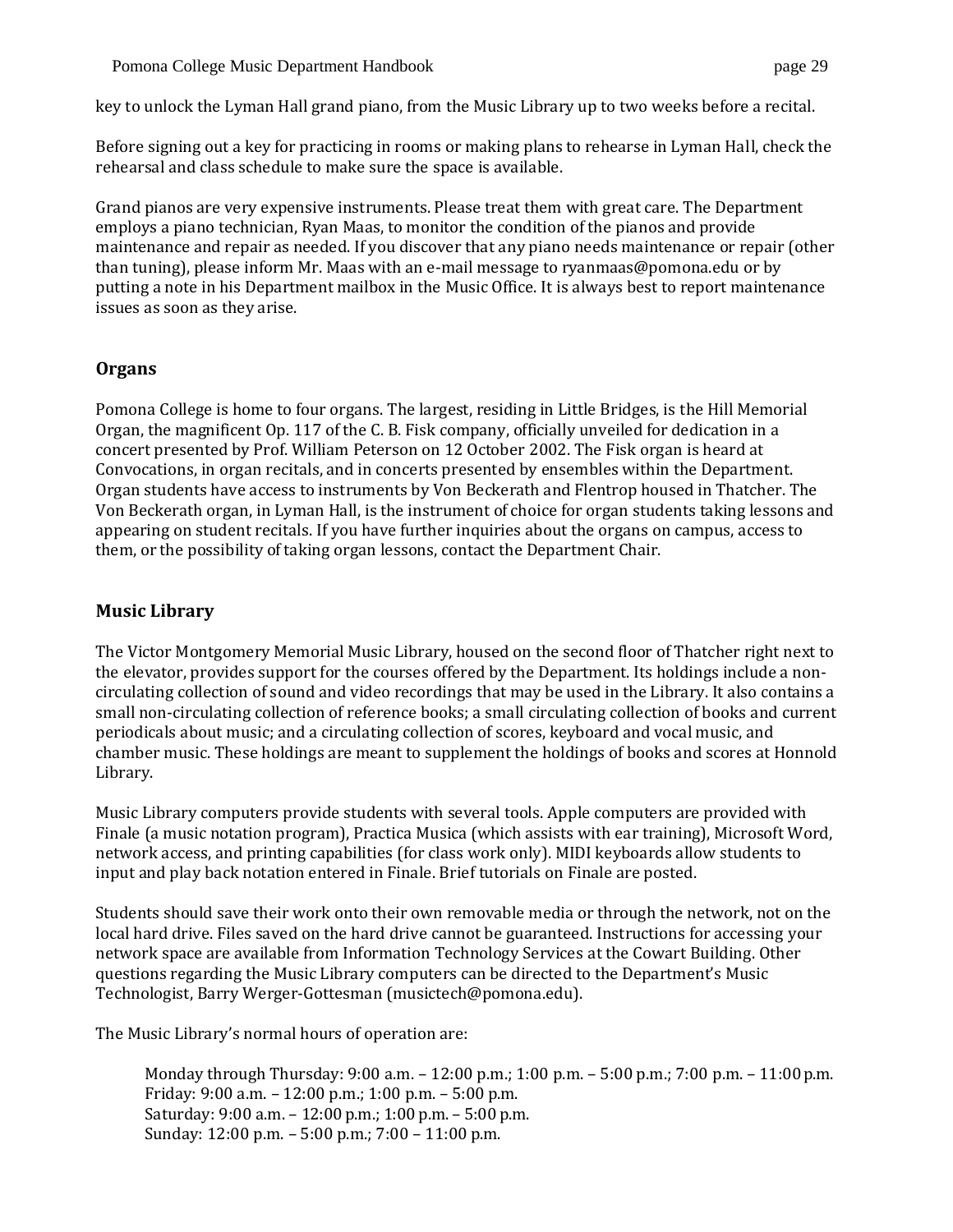These hours may vary at the beginning and end of each semester, as well as in the days immediately surrounding breaks in the academic schedule. The hours will be posted on the entrance door to the Library.

# <span id="page-30-0"></span>**Electronic Music Studio**

The Electronic Music Studio, on the second floor of Thatcher, was created through a generous bequest from the late electronic music pioneer Vladimir Ussachevsky '35. While the studio features historic instruments including a theremin and an ARP 2600, its main tools are current software designed for musical experimentation and production. Digital Performer, Ableton Live, Kontakt, and MAX/MSP are the most commonly used applications on the Mac Pro computer. The main studio offers stereo and 8 channel playback, a 32-input Mackie mixer, turntable, and a Kurzweil PC3LE8 keyboard. A second workstation has all of the above except the 8-channel playback.

Access is limited to students taking MUS 96A or MUS 96B, or those receiving special permission from Prof. Tom Flaherty. For other information, contact Prof. Flaherty [\(thomas.flaherty@pomona.edu\)](mailto:thomas.flaherty@pomona.edu).

# <span id="page-30-1"></span>**KSPC, Claremont's Radio Station**

Broadcasting at 88.7 FM, KSPC [\(https://kspc.org\)](https://kspc.org/) offers underground alternative music, as well as jazz, classical, and other programs. Many positions within the radio station, including disc jockeys, are staffed by students of the Claremont Colleges. If you are interested in working for KSPC, contact the station director, Erica Tyron, at 909-621-8157.

By special arrangement, KSPC occupies the basement of Thatcher, but it is not affiliated with the Music Department. The director of KSPC is responsible for ensuring that employees and guests of the radio station work cooperatively with the faculty and students who use the same building. Anyone affiliated with or visiting KSPC must follow the procedures and policies established by Ms. Tyron.

## <span id="page-30-2"></span>**Instrument Lockers**

Lockers are available in which students may store their instruments. Only students involved in the Department on a curricular basis (taking a classroom course, playing in an ensemble, or taking lessons) may use the lockers. Lockers are checked out for one semester at a time. Lockers are available in different sizes, and the size of locker you are eligible for is determined by what instrument you are playing. Students provide their own locks; combination locks are recommended.

If you would like to check out a locker, see the Academic Coordinator, Natasha Cockrell, in the Music Office. They will give you a copy of the locker policy and ask you to provide information such as your e-mail, locker combination, and curricular involvement in the Department.

## <span id="page-30-3"></span>**Borrowing Instruments**

The Department has a limited number of instruments, mutes, and bows that may be borrowed by students who will be using them in an ensemble or for lessons. These items are loaned free of charge, although student borrowers assume responsibility for them. For insurance reasons, *all College instruments must be stored in Thatcher lockers.* Instruments are not to be taken off campus, for example when the student is traveling home during a break in the academic calendar.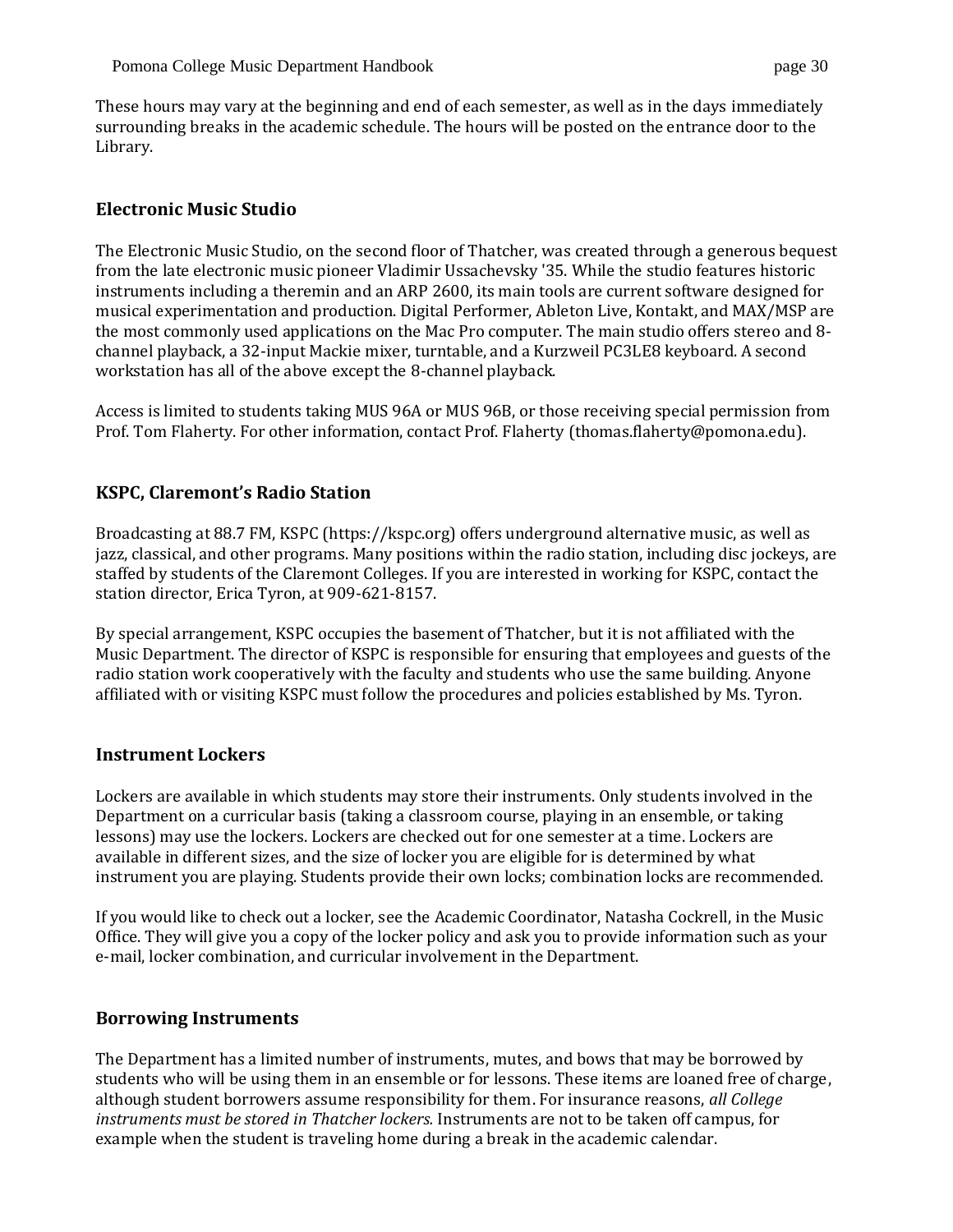Wind instruments generally come with cleaning rods and swabs as well as necessary straps. Students must supply their own reeds.

If there is a problem with or repair needed on a Department instrument, contact your instructor or ensemble director, who will coordinate with the General Manager.

Department instruments are available on a first-come, first-served basis. It is not always possible to loan an instrument to everyone who wants one.

To borrow a wind instrument, contact General Manager Sherrill Herring by e-mail [\(sherrill.herring@pomona.edu\)](mailto:sherrill.herring@pomona.edu) or in person (Thatcher 106).

To borrow a string instrument or bow, ask either Academic Coordinator Natasha Cockrell or the Orchestra director, Prof. Eric Lindholm, for the name and contact information of the current student string instruments manager. Once you find out who that person is, contact them to arrange a meeting time to borrow the instrument or bow.

# <span id="page-31-0"></span>**Financial Support for Special Projects**

From time to time, a student may identify an unusually attractive co- or extracurricular educational activity that would require financial resources beyond the student's means and unavailable through other College sources. The following grants are currently available through the Department for designated purposes.

## <span id="page-31-1"></span>**McCord and Elliott-Lindstrom Grants**

The Bertha Clendenen McCord Memorial Grant has been awarded since 1981 in memory of a distinguished pianist and critic. The Nancy Gordon Elliott '46 and E. Roy Lindstrom Memorial Grant, named for alumna Nancy Elliott and her husband E. Roy Lindstrom, has been awarded since 2019. Both grants are awarded annually, through application, to one or more especially promising student musicians to provide added enrichment by helping support their participation in summer music programs before graduation.

The summer program applied to should offer an experience substantially different from what is available through the Claremont Colleges. While Music majors receive preference, undergraduate students from any of the Claremont Colleges who are active participants in the program offered by the Pomona College Music Department are eligible to apply.

To apply, submit the following in writing to Prof. Alfred Cramer [\(alfred.cramer@pomona.edu\)](mailto:alfred.cramer@pomona.edu) by March 1:

- A summary of your activity in the Pomona College Music Department, including enrollment in ensembles, applied music lessons, and other courses
- The dates, location, and nature of the summer program
- The exact amount of financial support being requested (*not* "as much as possible" or "any amount will help")
- A statement discussing how the program would enrich your studies at the Claremont Colleges, and how it wouldbetter prepare you for the future
- Information about other potential sources of funding: gifts through other campus organizations, personal savings, parental support, etc.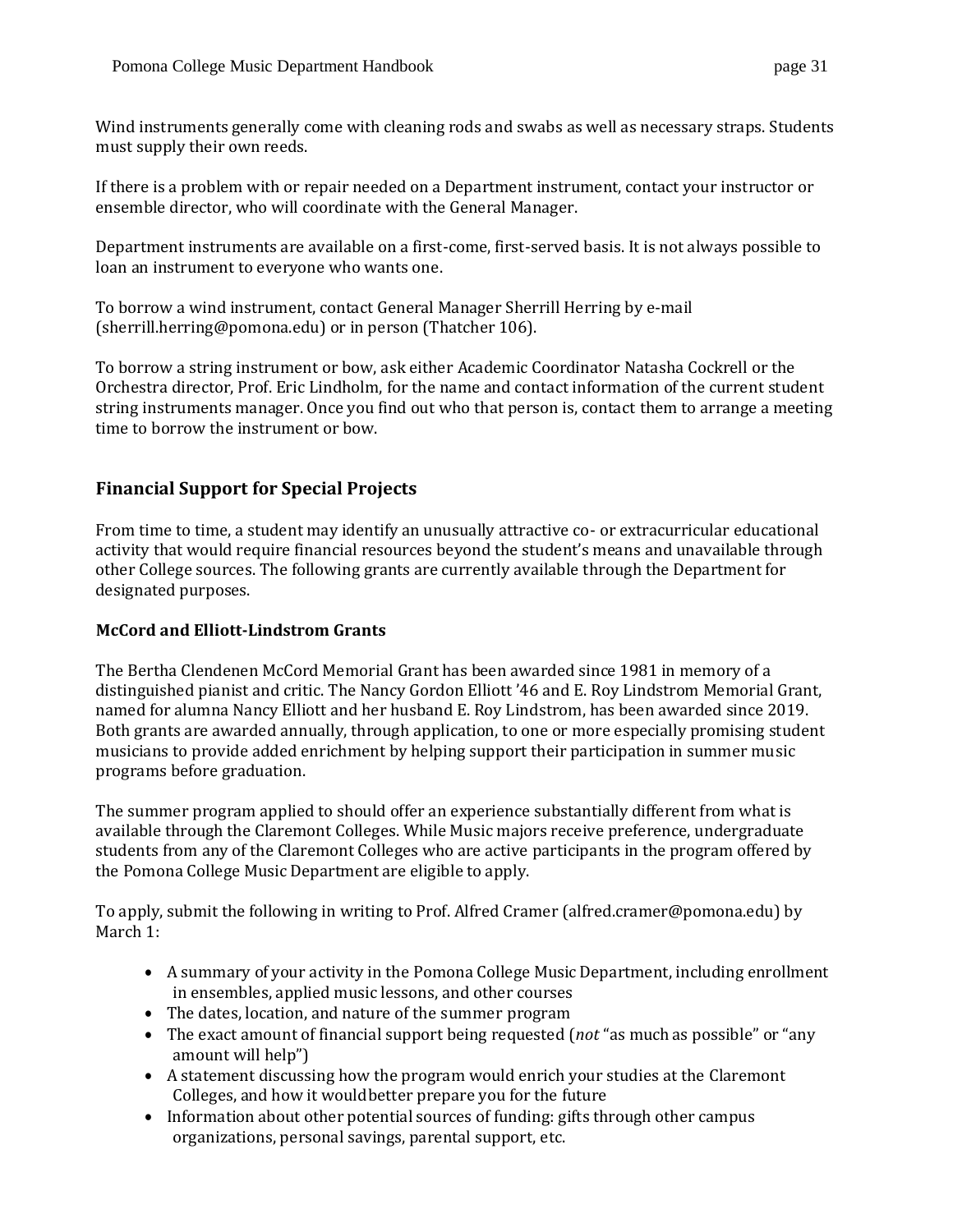Pomona College Music Department Handbook page 32

• The deadline for deciding whether to attend the program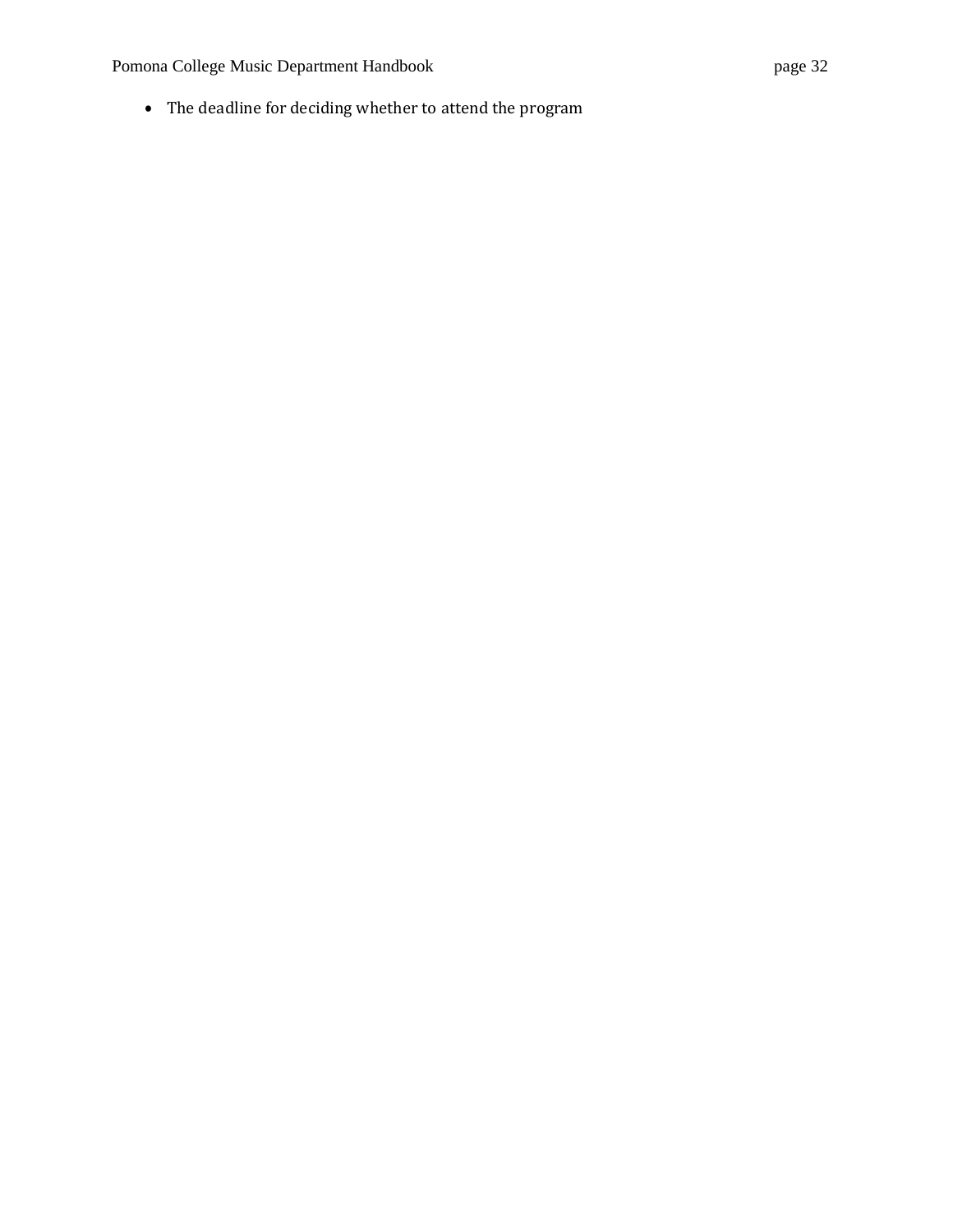# **Jobs in the Music Department**

<span id="page-33-0"></span>The Department offers a wide range of employment opportunities for interested students. Both students on financial aid and those not on financial aid are eligible to apply.

# <span id="page-33-1"></span>**Music Library Staff Member**

The **Victor Montgomery Memorial Music Library** (see page 29) is open approximately 67 hours per week and always has a student on shift while open.

Duties while staffing the Library include (but are not limited to):

- Re-shelving materials
- Assisting all users in locating specific books or other holdings
- Assisting students who wish to use the computing resources
- Following up on students with overdue materials
- Supervising the loan of keys to qualifying students
- Answering questions from patrons about how to use the Library
- Other tasks assigned by faculty, staff, or the head student librarian

At the beginning of each academic year, one experienced student is designated the "head student librarian," who then has the responsibility of establishing the weekly schedule. If you are interested in being a Music Library staff member, visit the Library as early as possible in the semester, before classes start. The head student librarian will have posted information about how to contact them and will have provided an application form for you to fill out, indicating your weekly availability. The Library schedule is established within two weeks after the semester begins.

All Music Library staff members must understand that, if they miss their shift or report late, the Library is unstaffed, greatly inconveniencing all patrons and embarrassing the Department. Infractions will result in consequences, which may include a reduction in the number of shift hours, and in extreme cases, termination of your librarian job.

# <span id="page-33-2"></span>**Concert Production Manager Assistant**

Concert Production Manager assistants are involved with the promotion of performances and lecture/demonstrations sponsored by the Department. Duties may include:

- Posting flyers on the Pomona College campus and in the Village
- Labeling and stamping promotion materials
- Maintaining flyer and brochure distribution lists

<span id="page-33-3"></span>Hours can be flexible depending upon types of duties. Those interested should contact the Department's Concert Production Manager, Elizabeth Champion [\(elizabeth.champion@pomona.edu,](mailto:elizabeth.champion@pomona.edu)  Thatcher 107) as early as possible in the semester (before classes start).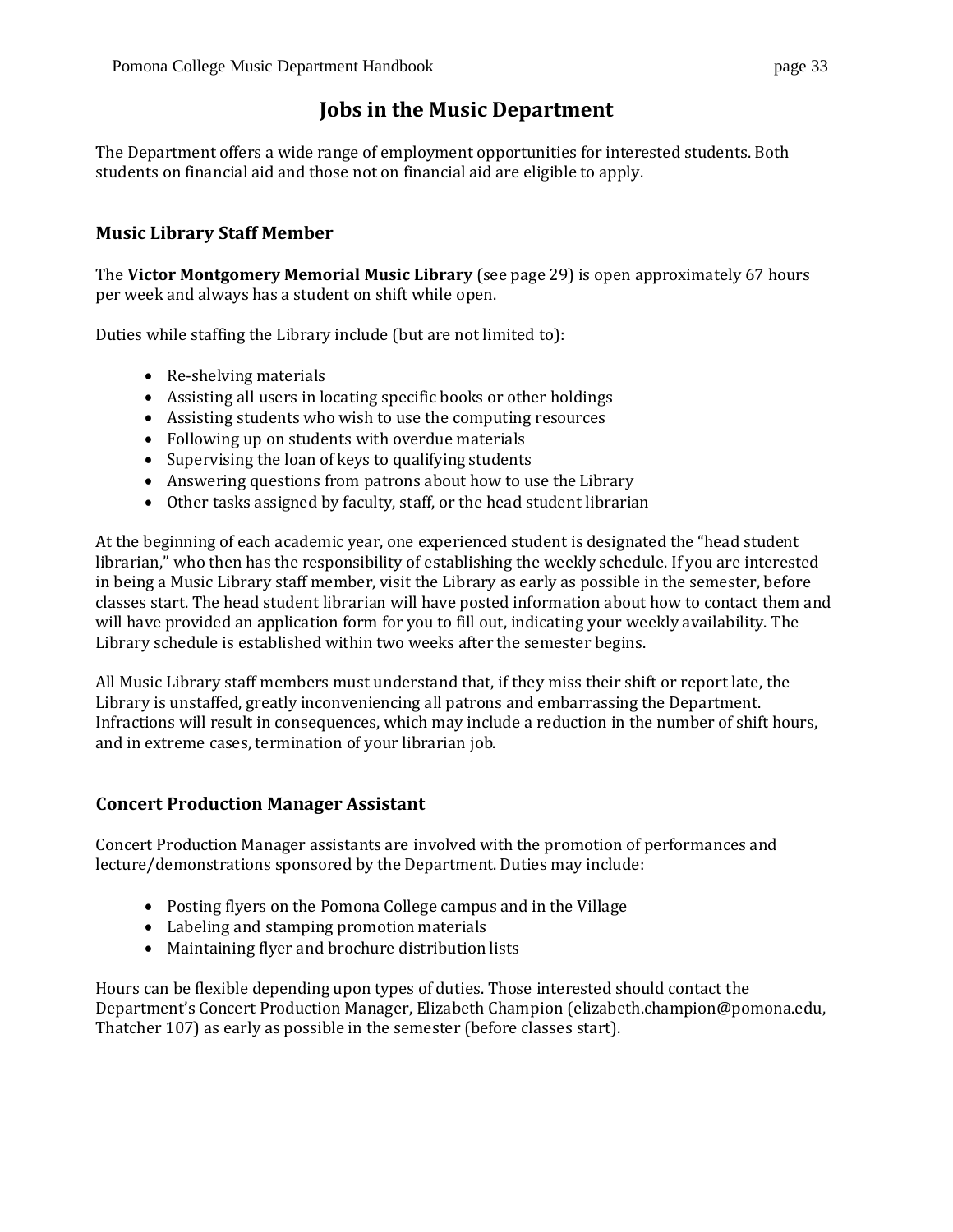The Department sponsors or hosts about 75 concerts and non-musical public events each academic year. Each event requires a house manager, who is responsible for the overall management of the venue when it is open to the public, the supervision of event staff, the smooth running of the event, and the safety and satisfaction of the patrons and performers. General duties include:<sup>6</sup>

House Management

- Arriving early to ready the venue for use
- Controlling access to the venue in advance of, monitoring security of the venue during, and handling lock up after an event
- Managing and coordinating with ushers and audio engineers, including: sharing timings and seating instructions; reviewing wheelchair policies and emergency procedures; and ensuring listening devices are made available

Stage Management

- Running lights and recorded announcements according to performers' instructions
- Running basic sound during the event
- Receiving instructions from performers and monitoring and handling set changes in between pieces, including any specific instructions on props or other items needed
- Observing safety protocols when moving any equipment, including and especially grand pianos.

At the beginning of each academic year, one experienced student is designated the "head house manager." The head house manager arranges the schedule for each calendar month no later than the middle of the previous month.

Depending on the duration and complexity of the event, a house managing shift will usually last between two and four hours.

*House manager is a position of tremendous responsibility.* Concerts and other public events are central to the Department's mission, and the presence of a reliable house manager is essential for an event to come off smoothly. Failure to show up for assigned shifts is grounds for dismissal.

If you are interested in becoming a house manager, contact General Manager Sherrill Herring [\(sherrill.herring@pomona.edu,](mailto:sherrill.herring@pomona.edu) Thatcher 106).

# <span id="page-34-0"></span>**Usher**

Most concerts and events hosted by the Department are supported by one or more ushers. Ushers are responsible for the front-of-house with the goal of providing a positive environment for the performers. Their primary duty is to attend to the care and safety of the performance facilities and patrons before, during, and after performances and in the case of an emergency. As the public face of Pomona College to many of our campus guests, ushers should be outgoing and friendly, and have excellent customer service skills. They must be able to handle responsibility with little supervision.

An usher's responsibilities include:

 $6$  A complete list of policies and job duties can be found in the House Manager Policies and Checklist documents which are updated annually.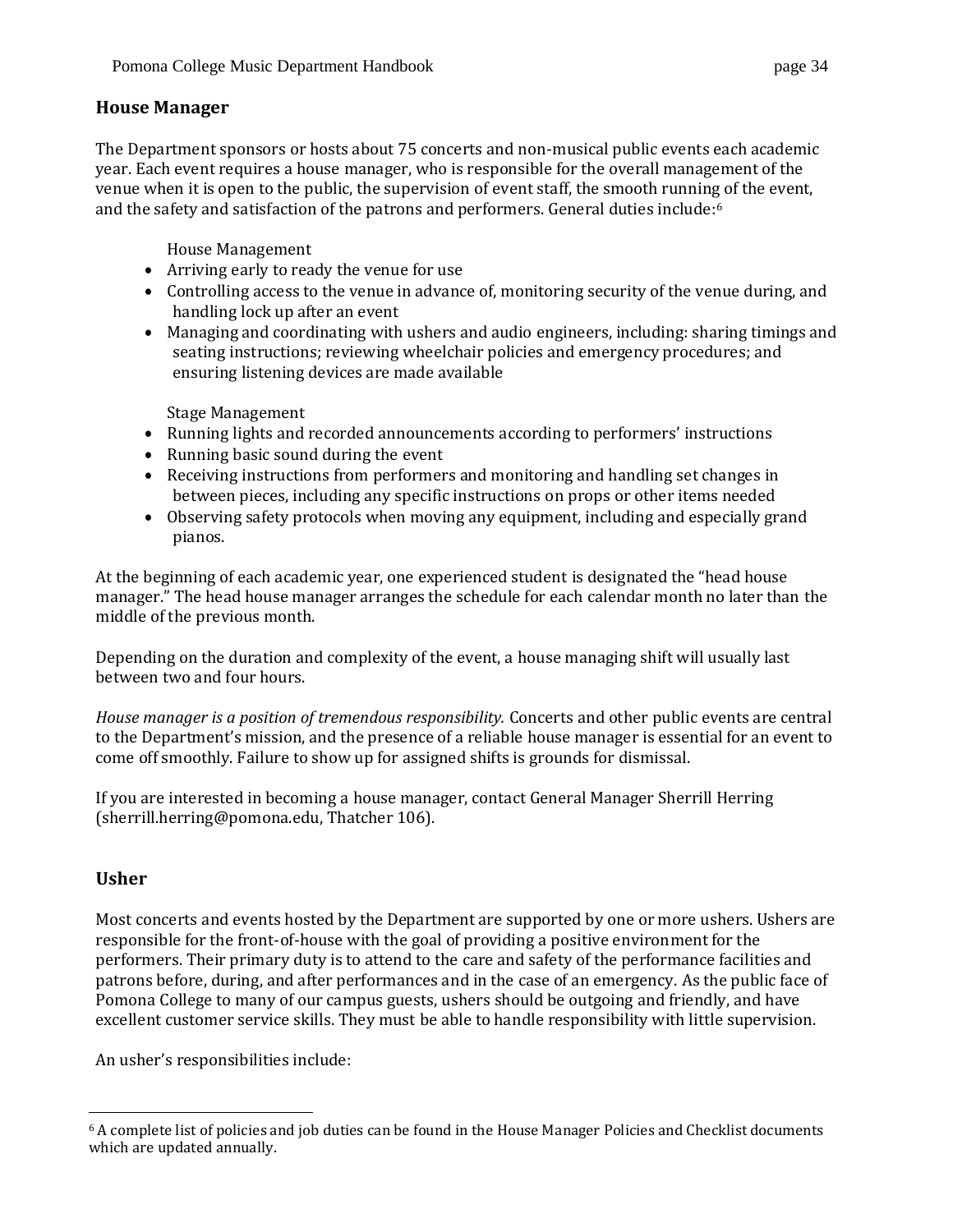Pomona College Music Department Handbook page 35

- Welcoming, assisting, and counting patrons, and distributing programs
- Assisting limited mobility patrons
- Checking in and out assisted hearing devices for speaker events
- Seating latecomers
- Assisting in case of accident or emergency
- Straightening up the hall at the conclusion of an event
- Other duties as assigned by Department faculty/staff or house management

At the beginning of each academic year, one experienced student is designated the "head student usher." The head student usher arranges the schedule for each calendar month no later than the middle of the previous month.

Depending on the duration and complexity of the event, an ushering shift will usually last between ninety minutes and three hours. If you are interested in being an usher, contact Elizabeth Champion [\(elizabeth.champion@pomona.edu,](mailto:elizabeth.champion@pomona.edu) Thatcher 107).

# <span id="page-35-0"></span>**Ensemble Manager**

Most of the Department's ensembles have one or more student manager positions. The ensemble manager's specific duties are defined by the director of that ensemble and vary from one ensemble to another. However, responsibilities generally include:

- Being a member of the ensemble
- Setting up and taking down chairs, stands, some percussion instruments, and other equipment for each rehearsal
- Taking attendance, according to the director's attendance policy
- Distributing sheet music (if any) and collecting it after concerts
- Assisting with publicity for the ensemble's concerts
- Relaying concerns from other members of the ensemble to the director
- Providing other assistance to the director as needed

Time requirements vary, not only according to the ensemble but also according to the time of year.

If you are interested in being an ensemble manager, you should to contact the ensemble director before the first meeting or rehearsal of the semester. In the case of some ensembles, ensemble manager positions are assigned in the preceding semester, so you are advised to inquire well in advance. Moreover, ensemble managers often hold their positions throughout their undergraduate careers, so spots can be limited.

# <span id="page-35-1"></span>**Audio Engineering Assistant**

The Department records almost all of its events and edits recordings for distribution and archiving purposes. Audio engineering assistants are involved in diverse tasks, including but not limited to:

- Placing microphones, laying out and coiling cables, making sure setups are neat, safe, and reliable, etc.
- Operating recording and amplification consoles
- Working with the program ProTools, including recording, editing, and mastering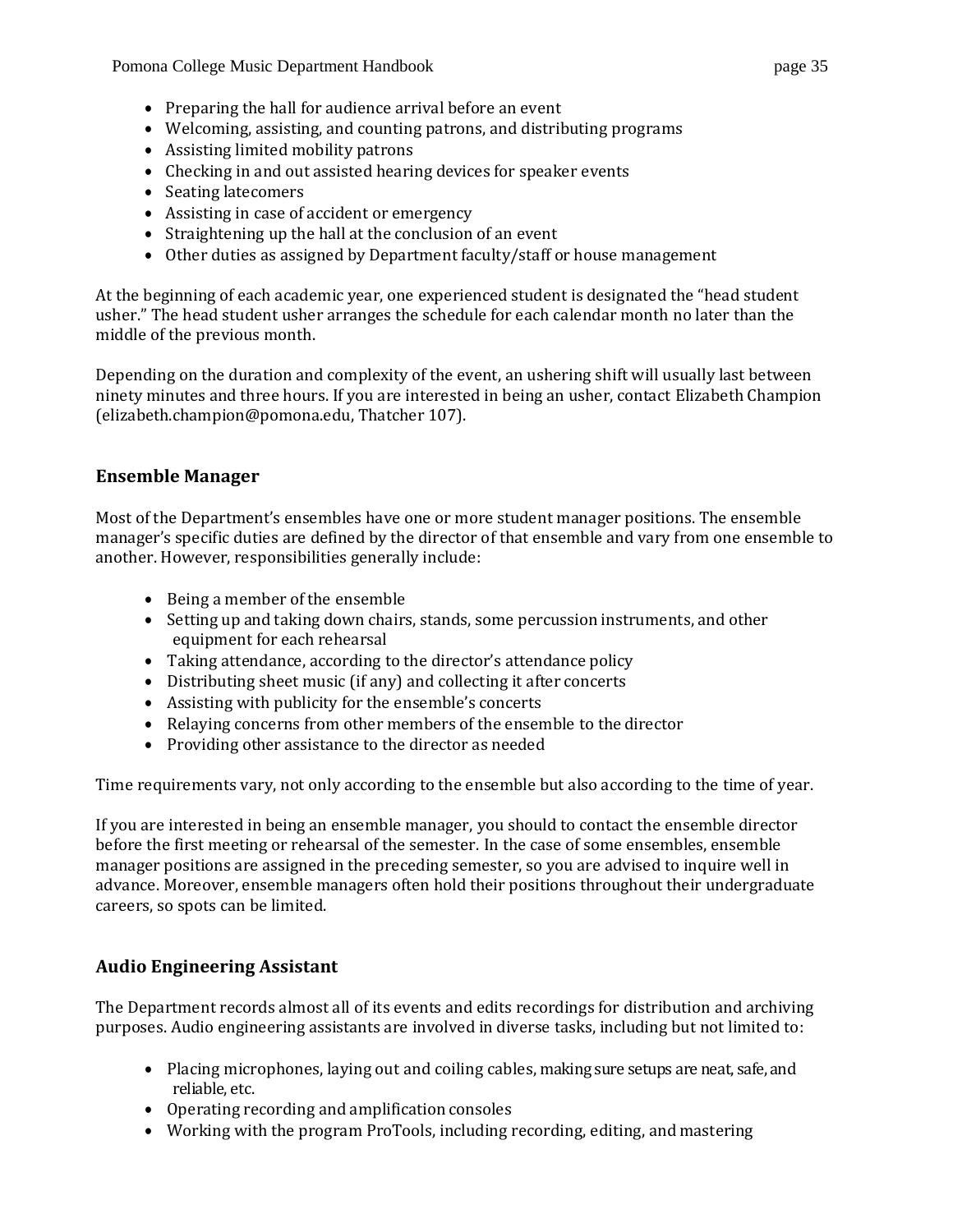Pomona College Music Department Handbook page 36

- Providing live sound reinforcement
- Operating video cameras and video postproduction software

The job's "production hours" follow the concert schedule, generally in the evenings and on weekends; a typical concert shift is about three hours. "Postproduction hours" are more flexible and can be scheduled somewhat at the assistant's convenience. *Since the primary activity of this position involves recording of live, unique concerts, only students who can hold to an extremely high standard of punctuality, reliability, and attentiveness should apply.*

To apply, contact the Department's Music Technologist, Barry Werger-Gottesman [\(musictech@pomona.edu\).](mailto:musictech@pomona.edu).)

# <span id="page-36-0"></span>**Research or Teaching Assistant**

Members of the faculty sometimes have specific needs for a research assistant or someone who can handle administrative duties related to teaching, possibly including grading. Depending on the circumstances and availability of funds, faculty may invite students to assist in these duties in exchange for compensation.

# <span id="page-36-1"></span>**Department Liaison**

Each year, several students are invited to serve as Department liaisons. The liaisons appear as representatives of the Department at selected functions during the year, including those that the College hosts for prospective students. Liaisons may also be asked to recruit additional students to help interview candidates for faculty positions in the Department. Department liaisons do not need to be Music majors, but they do need to be significantly involved in the Department. If you are interested in serving as a Department liaison, contact the Department Chair or any other member of the fulltime faculty.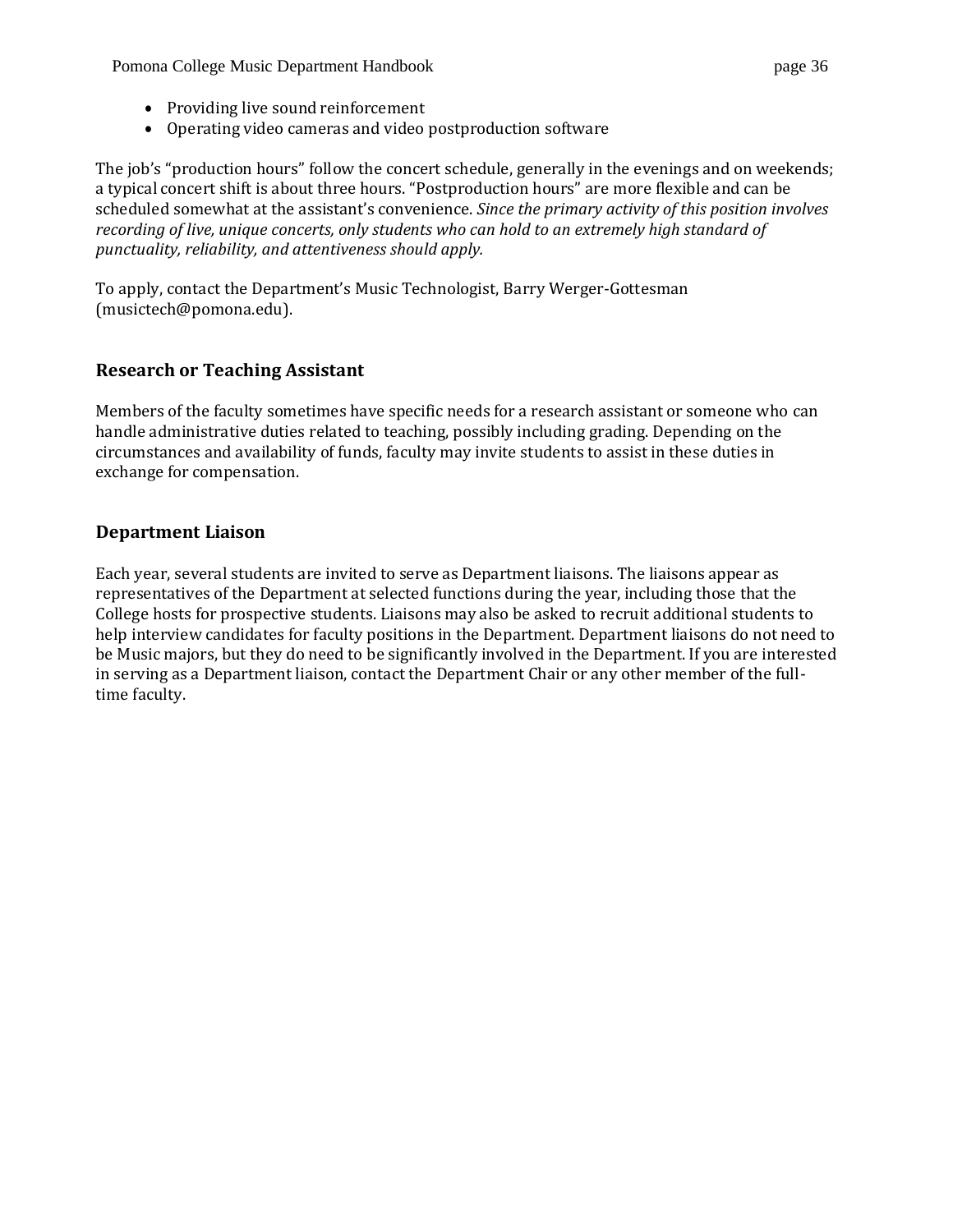# **Appendix**

# <span id="page-37-1"></span><span id="page-37-0"></span>**Petitions**

Sometimes a student may wish to make a special request of the Department. Such a request might be for an adjustment in course or degree requirements, financial support for an unusual educational experience, or the opportunity to present a recital. You may make such a request of the Department by submitting a petition.

Your petition should include the following, even if you think anyone reading the petition will already know certain things about you or your circumstances:

- Your name, college, and class year
- The date of your petition
- Whether you are a Music major or minor
- A brief summary of your involvement in the Music Department (courses taken, etc.)
- What *specifically* you are asking for
- Why the Department's support would be valuable or important to you
- A summary of what communication, if any, you have already had with any member(s) ofthe Music faculty about this request

Petitions will ordinarily be no longer than a single page, although unusually detailed requests may require two pages. A carefully written and clearly legible petition will be considered more favorably than one scrawled out quickly by hand and littered with grammatical errors.

Submit your petition to the Department Chair. The faculty have the opportunity to review petitions approximately every two weeks or so, depending on its other commitments, so plan the timing of your request accordingly. Once the Department has decided on your petition, you will be notified.

*Do not submit a petition requesting permission for something you have already done.* Plan ahead and gain the Department's approval first. *If you are submitting a petition for a featured recital,* be sure to read carefully all of the information under **featured recitals** (page 23).

# <span id="page-37-2"></span>**Recordings of Your Performances**

All recitals and ensemble performances are recorded. <sup>7</sup> Most may be accessed on designated computers in the Music Library. If you would like a recording of a concert on which you appeared, check on these computers or contact the Music Technologist, Barry Werger-Gottesman [\(musictech@pomona.edu\)](mailto:musictech@pomona.edu) to find out when the recording will be available.

Performance classes are usually not recorded. If they are, it will be on a faculty member's personal device and you will receive a copy when they can make it available.

It is possible for students to arrange recordings to be made by the Department for sanctioned curricular and professional projects, such as a recording of a student composition or a graduate school audition. Consult with your relevant faculty advisor or the Department Chair, along with Barry

<sup>7</sup> This applies to officially designated public Department events appearing on the Music Calendar and held in Lyman Hall or Little Bridges. More casually arranged events, or events in other spaces (such as a masterclass in Bryant Hall or a classroom) are not necessarily recorded. Please inquire in advance if you are concerned about whether or not an event will be recorded.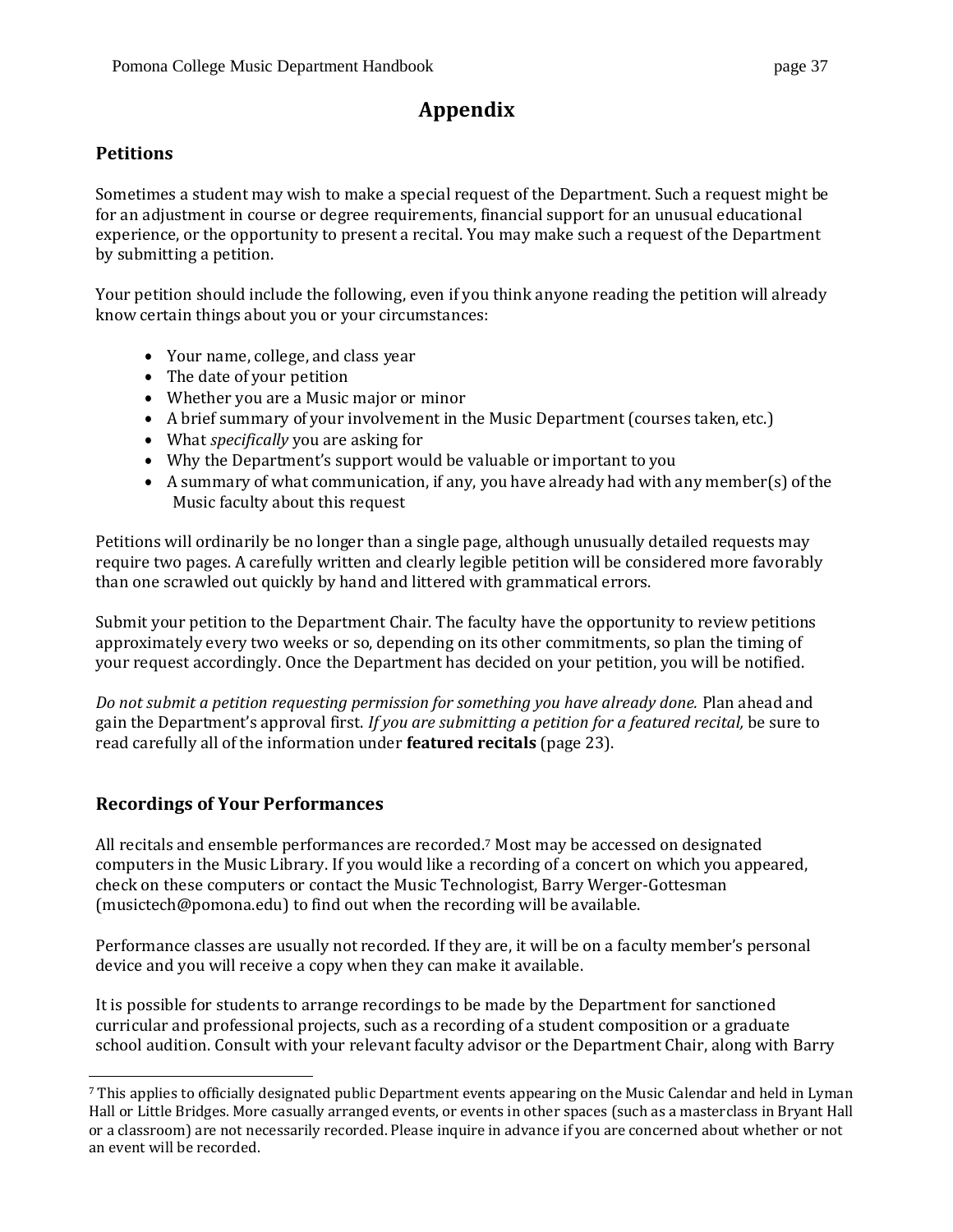Werger-Gottesman. Depending on the schedule, Mr. Werger-Gottesman or one of his assistants may be able to do the recording.